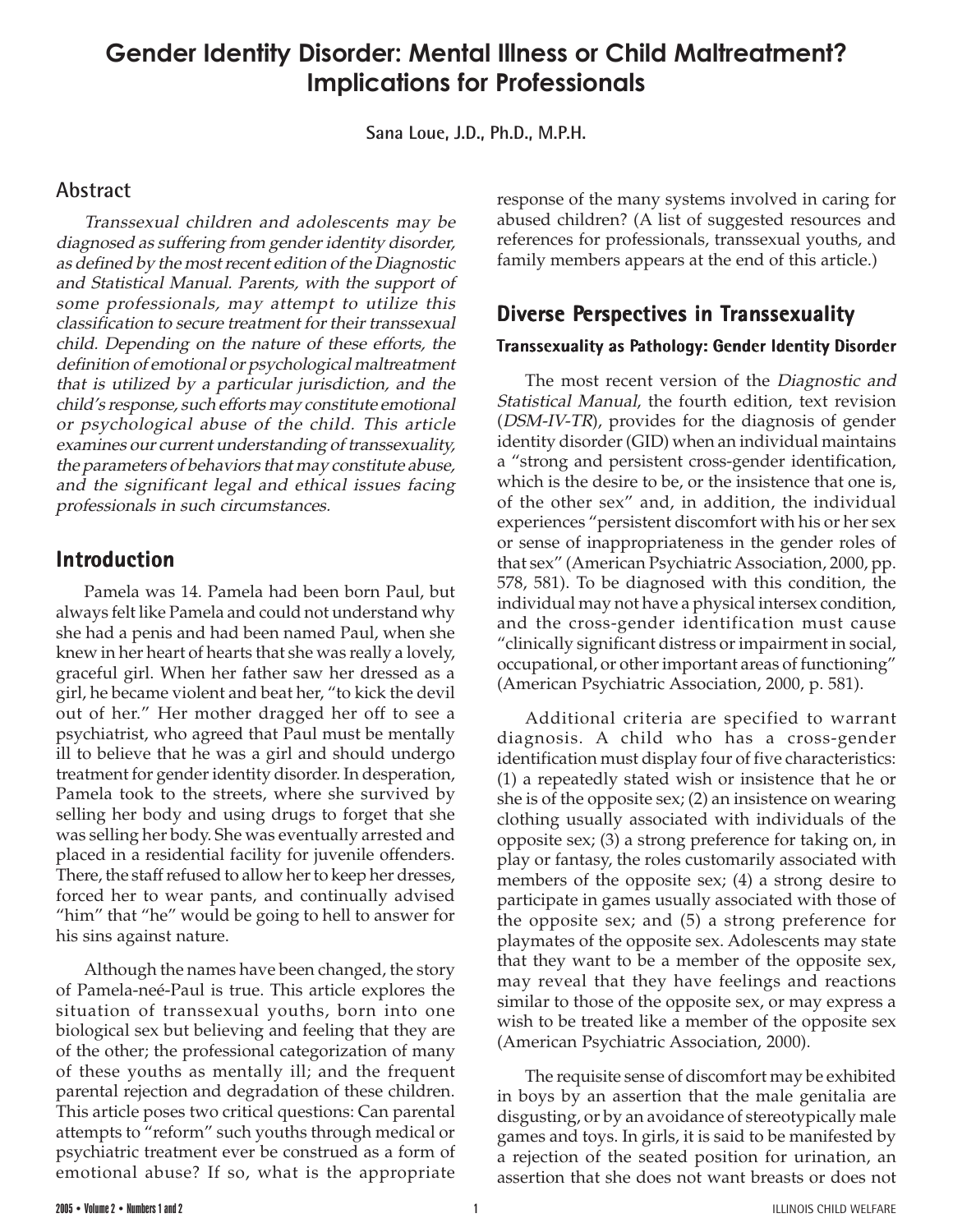want to menstruate, and an aversion toward clothing associated with girls. Adolescents may express a wish to be rid of primary and secondary sex characteristics (American Psychiatric Association, 2000). Consider the descriptions of gender-disordered youth offered by the DSM-IV-TR:

In boys . . . there is a strong attraction for the stereotypical games and pastimes of girls. They particularly enjoy playing house, drawing pictures of beautiful girls and princesses, and watching television or videos of their favorite female characters . . . . They avoid rough-andtumble play and competitive sports and have little interest in cars or trucks or other nonaggressive but stereotypical boys' toys . . . . Girls . . . display intense negative reactions to parental expectations or attempts to have them wear dresses or other feminine attire. Some may refuse to attend school or social events where such clothes may be required. They prefer boys' clothing and short hair, are often misidentified by strangers as boys, and may ask to be called by a boy's name . . . . These girls prefer boys as playmates, with whom they share interests in contact sports, rough-and-tumble play, and traditional boyhood games. They show little interest in dolls or any form of feminine dressup or role-play activity (American Psychiatric Association, 2000, pp. 576-577).

These children, it is explained, often suffer relationship difficulties at home and in school, and are frequently referred for professional help by their parents because of a failure to develop "ageappropriate same-sex peer relationships"(American Psychiatric Association, 2000, p. 579). Nonconformity, however, is insufficient to justify a diagnosis. Also, individuals suffering from other mental illnesses, such as schizophrenia, may experience delusions of being a member of the opposite sex (Rutter & Terndrup, 2002); such individuals would not be diagnosable as suffering from GID. Rather, the complete constellation of enumerated symptoms must be present to warrant a diagnosis of gender identity disorder, although marked distress or impairment is especially important.

One must, however, question the source of that distress and the cause of the existing impairment. Various mental health professionals have argued that mental illness is socially constructed (Scheff, 1966). This assertion is supported, to some degree, by the history of various mental illness diagnoses. As an example, homosexuality was included in earlier versions of the Diagnostic and Statistical Manual as a

mental illness. In 1973, the membership of the American Psychiatric Association eliminated homosexuality as a diagnostic category (Bayer, 1993). By vote, the mental illness no longer existed. The following rationale was provided for this decision:

The crucial issue in determining whether or not homosexuality per se should be regarded as a mental disorder is not the etiology of the condition, but its consequences and the definition of mental disorder. A significant portion of homosexuals are apparently satisfied with their sexual orientation, show no significant signs of manifest psychopathology (unless homosexuality, by itself, is considered psychopathology), and are able to function socially and occupationally with no impairment. If one uses the criteria of distress or disability, homosexuality per se is not a mental disorder. If one uses the criterion of inherent disadvantage, it is not at all clear that homosexuality is a disadvantage in all cultures or subcultures (American Psychiatric Association, 1989, p. 380)

Accordingly, if the distress derives not from the youth's own belief that he or she is of the opposite sex, but from the reactions of others and their treatment of the youth, does the distress come within the meaning of this diagnostic requirement? If, for instance, the impairment in family relationships exists because the youth's self-perception is at odds with that of family members who insist that the child is of her or his biological sex, is the impairment a function of the youth's "condition" or, instead, of the family response to the youth's self-perception?

It has also been argued that this classification may produce stigma that can lead to internalized shame and, for children and adolescents, may lead to forced treatment in an attempt to impose gender norms (Osborne, 1997; Wilson, 1997; cf. Glenn, 1999; Tigert, 1999). Proponents of the diagnosis have countered these concerns by arguing that the classification and its criteria are necessary for individuals to satisfy the prerequisites for sex reassignment surgery, as a validation of the experiences of transsexual individuals, and to provide practitioners with a framework from which to operate (Osborne, 1997; Steiner, 1985).

#### **Transsexuality: A Nonpathological Perspective**

The term *transgender* encompasses a vast array of gender-nonconforming identities and behaviors, including transsexuals (preoperative, postoperative, and those who are uninterested in gender reassignment surgery); transvestites; male and female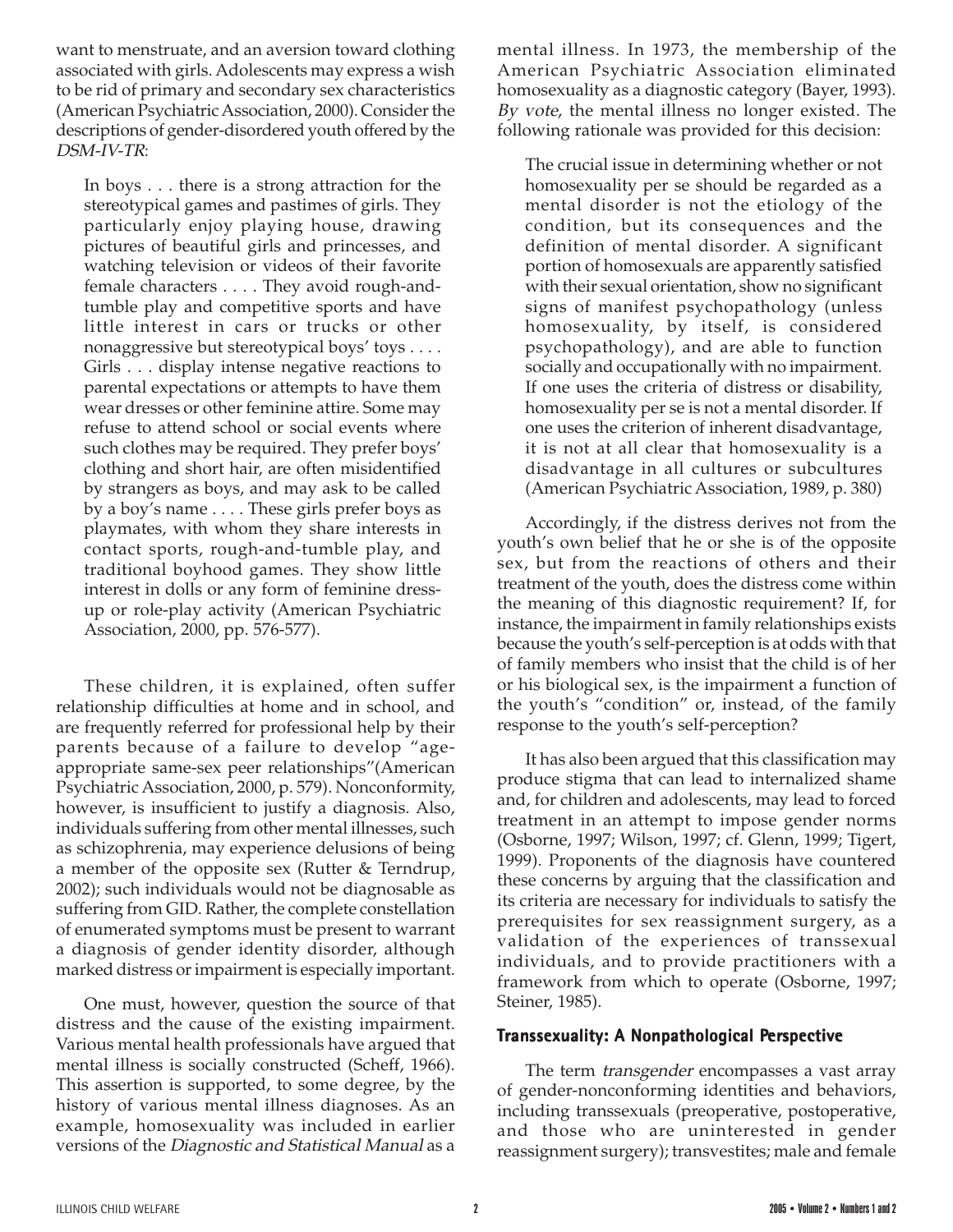impersonators; and "gender- benders," those individuals who challenge prevailing gender norms for personal, political, or cultural reasons (Ryan and Futterman, 1997). The term transsexual is used to refer to individuals who may be of one biological sex, but who feel that they are of the other. Accordingly, transsexuals may be said to be transgender, but not all transgender individuals are transsexuals. Transsexuals, like other individuals, may be of any sexual orientation, including heterosexual, gay or lesbian, bisexual, asexual, or pansexual (attraction to other "gender-bending" individuals, such as a maleto-female transsexual who has had hormone treatments to enlarge breasts but has decided against genital reassignment surgery). The interrelationship of these concepts is illustrated in Figure 1.



Figure 1. The interrelationship of various forms of transgenderism

The actual incidence of transsexuality is unknown, and estimates vary. Transsexuality has been estimated to affect approximately 1 in every 30,000 males and 1 out of every 100,000 females (American Psychiatric Association, 2000). However, others believe that female-to-male transsexuality is as common as maleto-female transsexuality (Perrin and Spack, 2002). Transsexuality has been documented across cultures and eras (Bullough and Bullough, 1993; Lewins, 1995; Nanda, 1994; Roscoe, 1994, 1998). The causes of transsexuality are unknown, but numerous theories have been advanced, including the conscious or unconscious rearing of a child in opposition to his or her biological sex (Goh, 1991); an overcontribution by the mother to a boy's development (Docter, 1988); and the influence of neonatal hormones (cf. Benjamin, 1966). It has also been asserted that transsexuality exists as a construct because of the manner in which society dichotomizes roles and sexes:

Scientists construct dimorphisms where there is continuity. Hormones, behavior, physical characteristics, developmental processes,

chromosomes, psychological qualities have all been fitted into gender dichotomous categories . . . . Biological, psychological, and social differences do not lead to our seeing two genders. Our seeing two genders leads to the "discovery" of biological, psychological, and social differences (Kessler and McKenna, 1985, p. 163).

Many transsexuals report that they knew they were different from others as early as the age of five (Lewins, 1995; Scholinski, 1997). Children may engage in magical thinking and daydreaming, believing that somehow their sexual organs will metamorphose and they will awaken as children of the other sex. This magical thinking and daydreaming may continue into adolescence (Pazos, 1999). Personal accounts of transsexuals detail their constant struggle to reconcile the conflict between what their minds tell them and their bodies indicate, as well as their difficulties dealing with social responses to their disclosures of their transsexuality (Lewins, 1995). Leslie Feinberg, a transsexual activist, related how she felt as a child:

I didn't want to be different. I longed to be everything grownups wanted, so they would love me. I followed their rules, tried my best to please. But there was something about me that made them knit their eyebrows and frown. No one ever offered me a name for what was wrong with me. That's what made me afraid it was really bad. I only came to recognize its melody through its constant refrain: "Is it a boy or a girl?"

"I'm sick of people asking me if she's a boy or girl," I overheard my mother complain to my father. "Everywhere I take her, people ask me."

I was ten years old. I was no longer a little kid and I didn't have a sliver of cuteness to hide behind. The world's patience with me was fraying, and it panicked me. When I was really small I thought I would do anything to change whatever was wrong with me. Now I didn't want to change, I just wanted people to stop being mad at me all the time (Feinberg, 1993, pp. 13, 19).

A number of models have been developed to describe the developmental process through which transsexuals "come out" to themselves and others as transsexuals (Lev, 2004; Lewins, 1995). One model has identified six stages in the process of transitioning from male to female: abiding anxiety, discovery, purging and delay, acceptance, surgical reassignment, and invisibility (Lewins, 1995). Individuals do not necessarily experience all stages, and progression through one stage may extend into the next.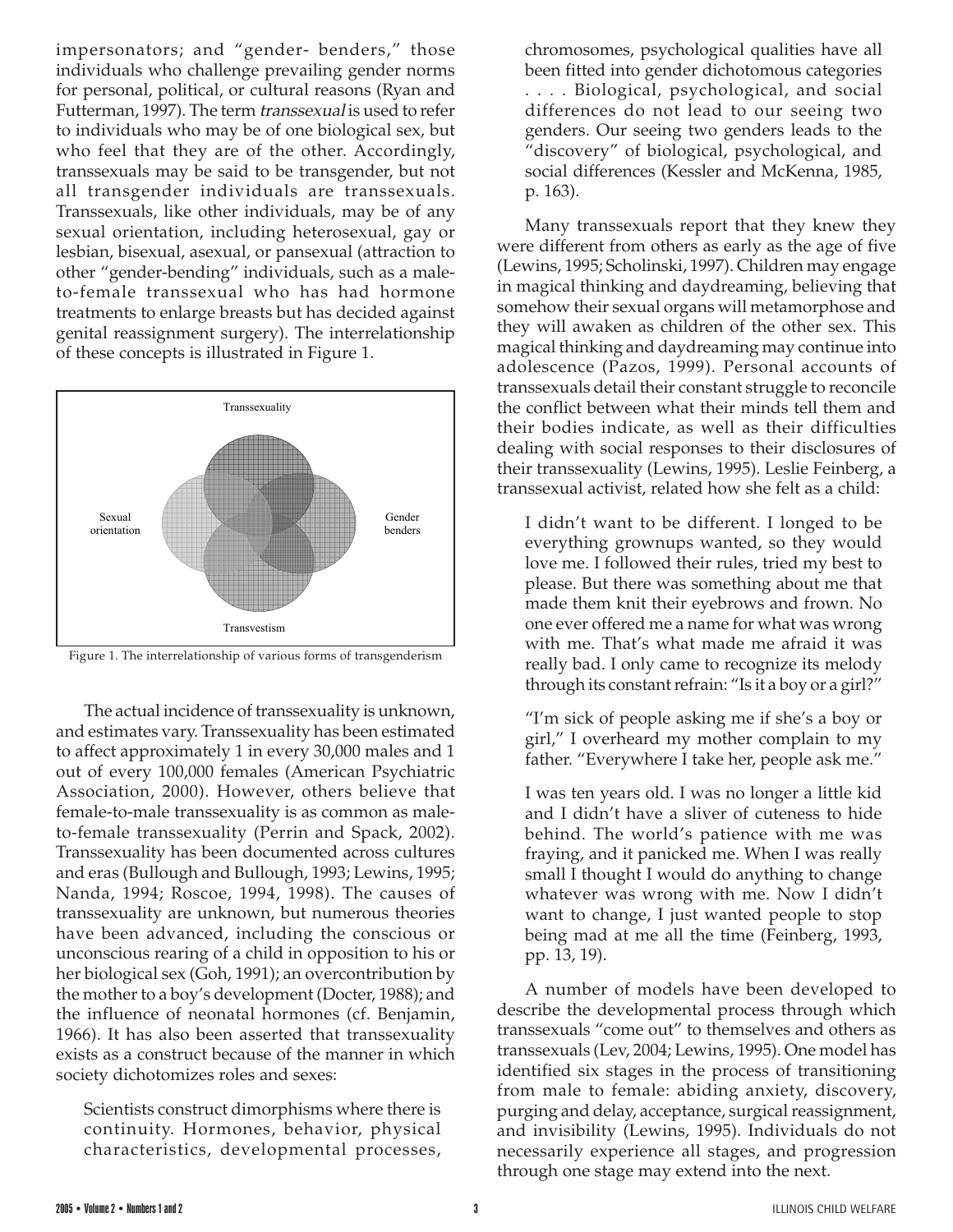Characterization of "abiding anxiety" is based largely on recollection. Accordingly, it is unclear to what extent these recollections are constructed to be consonant with current events and circumstances. The experience of anxiety may start as early as age seven, with feelings of discomfort that may be relieved initially through cross-dressing. The feelings of anxiety are often exacerbated by punishment for being different. Individuals may attempt to reduce or eliminate these uncomfortable feelings during later years, in adolescence and early adulthood, through substance use or abuse. It is believed that the majority of individuals remain at this stage for a decade or more before transitioning to the next stage, that of discovery.

Discovery involves the recognition by the individual of who he or she is. One transsexual commented: "I lacked confidence and was always crying. I didn't know why. Then, when I was 17, I read a book about a girl who had undergone a sex change and for the first time I understood what was wrong with me" (Anonymous, 1989, p. 12).

The subsequent change, that of purging and delay, reflects a conscious decision to avoid a decision to live as a woman and the "non-conscious postponement of that decision" (Lewins, 1995, p. 77). Purging one's identity as a female can be thought of as an active form of denial, effectuated, for example, by attempts to deny feeling female through participation in "male" activities, such as bodybuilding, heavy drinking, marriage to a female, and securing "male" employment (law enforcement, military service, etc.). Unsuccessful purging may produce even greater levels of anxiety. Delay may result, in part, from concerns about the reactions from family members, coworkers, employers, and friends, and difficulties reconciling who one is with one's religious beliefs.

At least one researcher characterized the acceptance stage as that point in time when a maleto-female transsexual acknowledges that the feelings of gender confusion can be resolved only by living as a woman and seeks referral to a gender dysphoria clinic (Lewins, 1995). One must question, though, whether such a referral is a necessary component of acceptance, or if, instead, its mandated inclusion as a criterion further medicalizes transsexuality. This stage may or may not be followed by surgical reassignment and attempts at invisibility, during which the postsurgical transsexual individual attempts to limit public access to her past history. This may be accomplished by changing jobs, moving to another city, severing ties with friends and acquaintances, and reducing social contact with other transsexuals.

Children and adolescents cannot undergo sexual reassignment surgery. The physiologic changes that accompany puberty may be devastating to a transsexual adolescent and may lead to depression, self-mutilation, and suicidal gestures (Perrin and Spack, 2002). Adolescents may wear bulky clothing in an attempt to hide these changes, and may bind their breasts and genitals. In extreme cases, they may try to castrate themselves or may pound their breasts. Male-to-female (MTF) adolescents may self-inject with silicone in their lips, chests, buttocks, or thighs, while female-to-males (FTMs) may abuse bodybuilding powders and anabolic steroids in an attempt to develop a more masculine musculature (Brown & Rounsley, 1996; Ryan & Futterman, 1997).

Dating is, for many transsexual adolescents, a frustrating experience (Pazos, 1999). Among FTMs, experiences tend to follow one of two patterns. Those who self-identify as heterosexuals regard boys as friends and may be disappointed or shocked to find that some of these boys view them romantically or sexually. Dating girls may not be seen as a viable alternative. Others may date boys in an effort to quell rumors that they are lesbian and/or in an attempt to live vicariously as boys through their boyfriends (Pazos, 1999).

Many transsexual children experience parental rejection, which may be due, at least in part, to an aversion to gender ambiguity (Fausto-Sterling, 1993). Family relationships often become tense (Devor, 1997). In an effort to ameliorate the emotional pain, the child may turn to drugs or alcohol, at which point parents may force him or her into therapy (Pazos, 1999). Parents may withdraw financial support of their child, forcing the transsexual child to become homeless or to become part of the foster care system, where he or she may become a target of abuse (Mallon, 1998).

In North America, it is still relatively uncommon for an adolescent under the age of 18 to receive hormonal treatment under a physician's care. By that time, the effects of androgen on the development of the body are well established. In the United States, services available to transsexual youth may include, depending on the community, counseling, support, and hormonal therapy following the growth spurt. A list of resources available to transsexual adolescents appears at the end of this article.

In contrast, physicians in the Netherlands are more likely to be aware of transsexuality and various approaches to treatment and are consequently more likely to provide evaluation, counseling, and treatment services to transsexual adolescents. As an example, medications may be administered to delay pubertal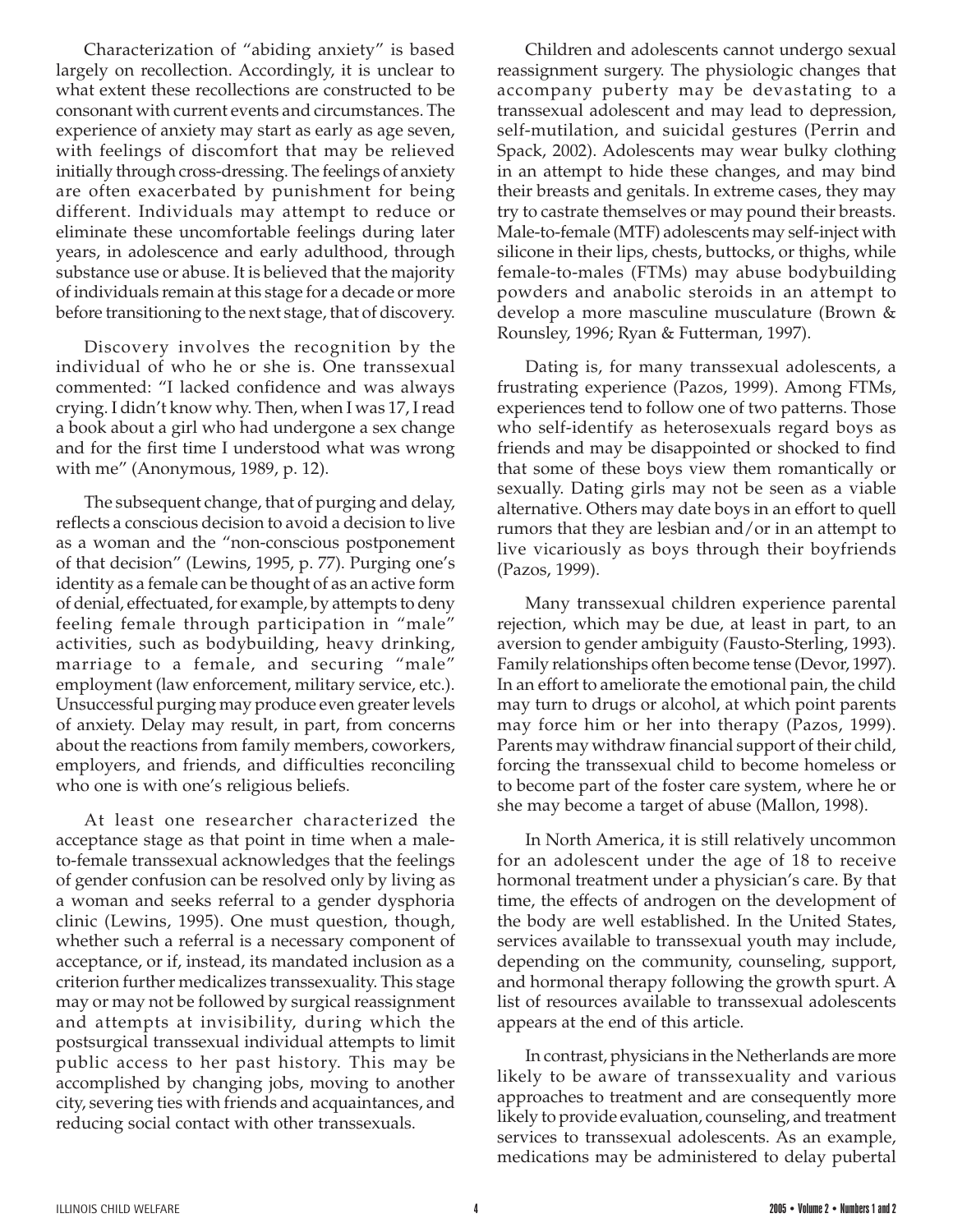maturation until the youth reaches an age when he or she can decide whether to authorize treatment with the requisite hormones (to induce desired changes in the larynx, hair follicles, and/or breasts), or to undergo sex reassignment surgery (Cohen-Kettenis & van Goozen, 1998). It has been argued that we all, in some way, alter our bodies in an attempt to match our gender identities more accurately:

 [N]early everyone attempts to reshape their anatomy to bring it more comfortably close to the sex and gender ideal. Most women shave their legs and underarms because it is not only unfeminine, it is somehow unfemale to be hairy. The moustached woman will almost certainly contemplate a change of anatomy through depilatories or electrolysis to avoid being addressed as "sir," to rid herself of the confusing sensation of stubble, to ease the mixed signals. A small chested woman may receive breast implants to help her feel more womanly. A short man may wear elevator shoes and a small man may devote himself to body building to create a more "manly" physique. All are trying to fix a conflict between social and sexual identity and anatomical reality (Chapkis, 1986, p. 155).

The concept of sexual reassignment surgery stems from the realization that transsexualism cannot be cured. Referring to male-to-female transsexualism, Harry Benjamin, the endocrinologist and proponent of sexual reassignment surgery, stated:

Psychotherapy with the aim of curing transsexualism, so that the patient will accept himself as a man . . . is a useless undertaking . . . Since it is evident, therefore, that the mind of the transsexual cannot be adjusted to the body, it is logical and justifiable to attempt the opposite, to adjust the body to the mind. If such a thought is rejected, we would be faced with therapeutic nihilism (Benjamin, 1966, p. 116).

It is believed that, for a variety of reasons, only a minority of transsexuals request sex reassignment surgery when, as adults, they are able to do so. Impediments to such surgery include the high cost of the procedure; the lack of coverage available through either private health insurance plans or Medicaid; the necessity of repeated surgeries, with prolonged and painful recovery times; the dissatisfaction with the results that is often expressed by individuals who have had this surgery; and the difficulty locating primary service providers with an understanding of transsexuality who are able and willing to provide

appropriate referrals. Further, for many transsexuals, reassignment surgery may not constitute the optimal resolution to their conflict. As one writer noted,

The mental health field is accustomed to thinking of only two solutions [for gender dysphoria] . . . either changing the identity to match the body (i.e., accepting completely one's given gender and gender role) or changing the body to match the identity and adopting completely the identity of the other gender. Increasingly clinicians and transgender individuals themselves are finding that these categories are inadequate to describe the possible resolutions to cross-gender experience (Carroll, 1999, p. 129).

Transsexual individuals often experience severe discrimination and prejudice. Adolescents may have a particularly difficult time participating in physical education activities and sharing locker rooms with individuals whom they perceive to be of the opposite sex. This presents difficulties not only for the teen, but also for the school's teachers and administrators (Perrin & Spack, 2002).

These difficulties do not cease in adulthood. In one study, 60% of the adult transsexual respondents reported harassment and violence, and 37% indicated that they had experienced various forms of economic discrimination (Lombardi, Wilchins, Priesing, & Malouf, 2001). In yet another study, researchers found that more than half of the transsexual adults were clinically depressed and almost one-third had attempted suicide at one time (Clements-Nolle, Marx, Guzman, & Katz, 2001). Individuals may experience judgmental responses from health care providers and, in an effort to avoid such unpleasant encounters, may obtain hormones and injection equipment on the street for self-medication to transform secondary sexual characteristics (breasts, facial hair, etc.). The use of contaminated needles can lead to infection with HIV/ AIDS, hepatitis B or C, and a variety of other bacterial infections (Sbordone, 1994). In some sample populations of male-to-female transsexuals, more than one-third of the individuals were found to be HIVinfected (Clements-Nolle, Marx, Guzman, & Katz, 2001). Improper use of hormones can result in serious health complications, including thromboembolism, cardiovascular disease, and hypertension (Bidwell, 1992; Boxer, 1997).

The discrimination may assume the mantle of legal legitimacy. As an example, many states prohibit even postoperative transsexuals from amending their birth certificates to indicate the new sex. As a consequence, individuals are forever prohibited from marrying. As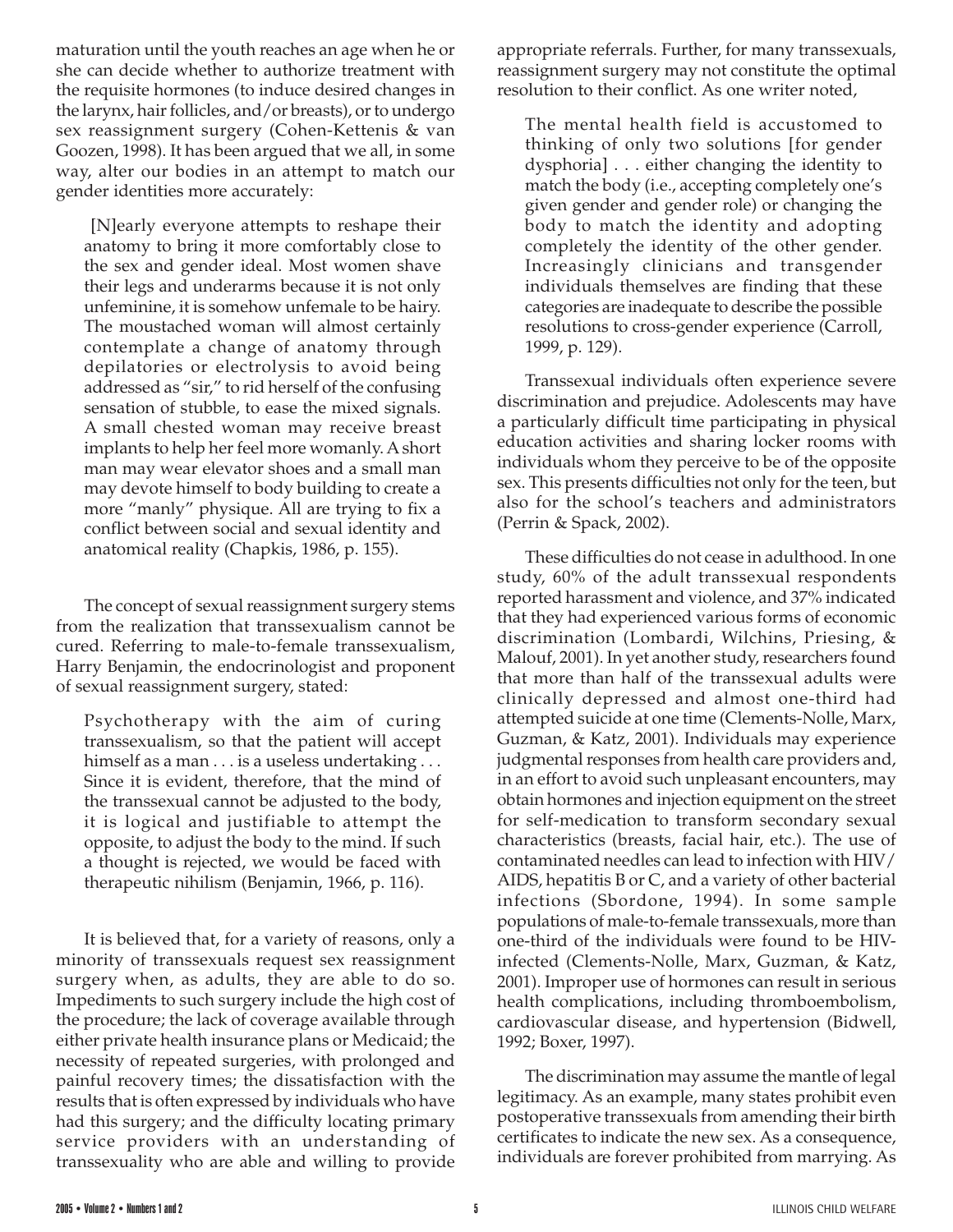an example, consider a situation in which a male undergoes sexual reassignment surgery to become a female. She is a heterosexual, and is attracted to a male whom she wishes to marry. However, her birth certificate indicates that she is a male, her betrothed is a male, and almost all states now prohibit same-sex marriage.

# **Identifying Emotional and Psychological Maltreatment**

### **Defining Emotional and Psychological Maltreatment**

Table 1 summarizes many definitions of emotional and psychological abuse, maltreatment, and neglect. Emotional abuse has been said to occur when there is an "actual or likely severe adverse effect on the emotional and behavioral development of the child caused by persistent or severe emotional ill-treatment or rejection" (UK Department of Health, 1991); when the child experiences damage to his or her "psychological development and emerging personal identity, primarily caused by the parent's (primary caretaker's) immaturity, dependent life-style, and conscious or unconscious aggression towards the child" (Firestone, 1991); when the child suffers "hostility, persistent coldness, or rejection by the parent or caregiver, to such an extent that the child's behavior is disturbed or their development impaired" (Community Services, 1989); or when there is a "severe adverse effect on the behaviour and emotional development of a child caused by persistent or severe emotional ill-treatment or rejection" (Creighton, 1992). Emotional abuse is also said to occur when parents subject their children to "verbal assault (belittling, screaming, threats, blaming, sarcasm, unpredictable responses, continual negative moods, constant family discord and double-message communication)" (California Attorney General's Crime and Prevention Center, 2000).

These definitions share various features. First, they focus both on the repetitive nature of the adult behaviors that are labeled abusive and on the detrimental effects of these behaviors on the child. It has been hypothesized that it is the pattern of behaviors, rather than a particular abusive act, that is detrimental to the child, because the accumulation of the psychological effects may make the child more vulnerable and less able to defend himself or herself from psychological attacks (Van der Kolk, 1987). However, the actual impact on the child may not be clearly detectable for some time. Second, the elements of emotional abuse appear to overlap with what some researchers and clinicians have termed *psychological* abuse, which encompasses rejection, degradation, isolation, exploitation, emotional nonresponsiveness, and terrorization (Baily & Baily, 1986; Hart & Brassard, 1987; 1991).

Despite the similarities among definitions, significant and critical differences exist. At least one definition requires that the action against the child be

| Term            | Definition                                                                                                                                                                                                                                                                                                                                                                                                                                                                                                                                                                                                                                                                                                                                                                                                                                                                                                                                                                                                                                                                                                                                                                                                                                                                                                                                                                                                                                                                                                            |  |
|-----------------|-----------------------------------------------------------------------------------------------------------------------------------------------------------------------------------------------------------------------------------------------------------------------------------------------------------------------------------------------------------------------------------------------------------------------------------------------------------------------------------------------------------------------------------------------------------------------------------------------------------------------------------------------------------------------------------------------------------------------------------------------------------------------------------------------------------------------------------------------------------------------------------------------------------------------------------------------------------------------------------------------------------------------------------------------------------------------------------------------------------------------------------------------------------------------------------------------------------------------------------------------------------------------------------------------------------------------------------------------------------------------------------------------------------------------------------------------------------------------------------------------------------------------|--|
| Emotional abuse | Hostility, persistent coldness, or rejection by the parent or caregiver, to such an extent<br>that the child's behavior is disturbed or  development impaired (Community Services,<br>1989, p. 18)A severe adverse effect on the behaviour and emotional development of a<br>child caused by persistent or severe emotional ill-treatment or rejection (Creighton,<br>1992,)Actual or likely severe adverse effect on the emotional and behavioural<br>development of the child caused by persistent or severe emotional ill-treatment or<br>rejection (UK Department of Health, 1991, p. 11)Damage to the child's psychological<br>development and emerging personal identity, primarily caused by the parent's (primary<br>caretaker's) immaturity, dependent life-style, and conscious or unconscious aggression<br>towards the child (Firestone, 1991, p. 1)Hostile or indifferent parental behaviour which<br>(if severe and persistent) damages a child's self-esteem, degrades a sense of achievement,<br>diminishes a sense of belonging, and prevents healthy and vigorous development<br>(Iwaniec, 1997, p. 372)The sustained, repetitive, inappropriate emotional response to<br>the child's expression of emotion and its accompanying expressive behaviour (O'Hagan,<br>1993, p. 28)Habitual verbal harassment of a child by disparagement, criticism, threat,<br>ridicule, and the inversion of love, and the substitution of rejection and withdrawal by<br>verbal and non-verbal means (Skuse, 1989). |  |

## Table 1. Definitions of Emotional and Psychological Abuse, Maltreatment, and Nelect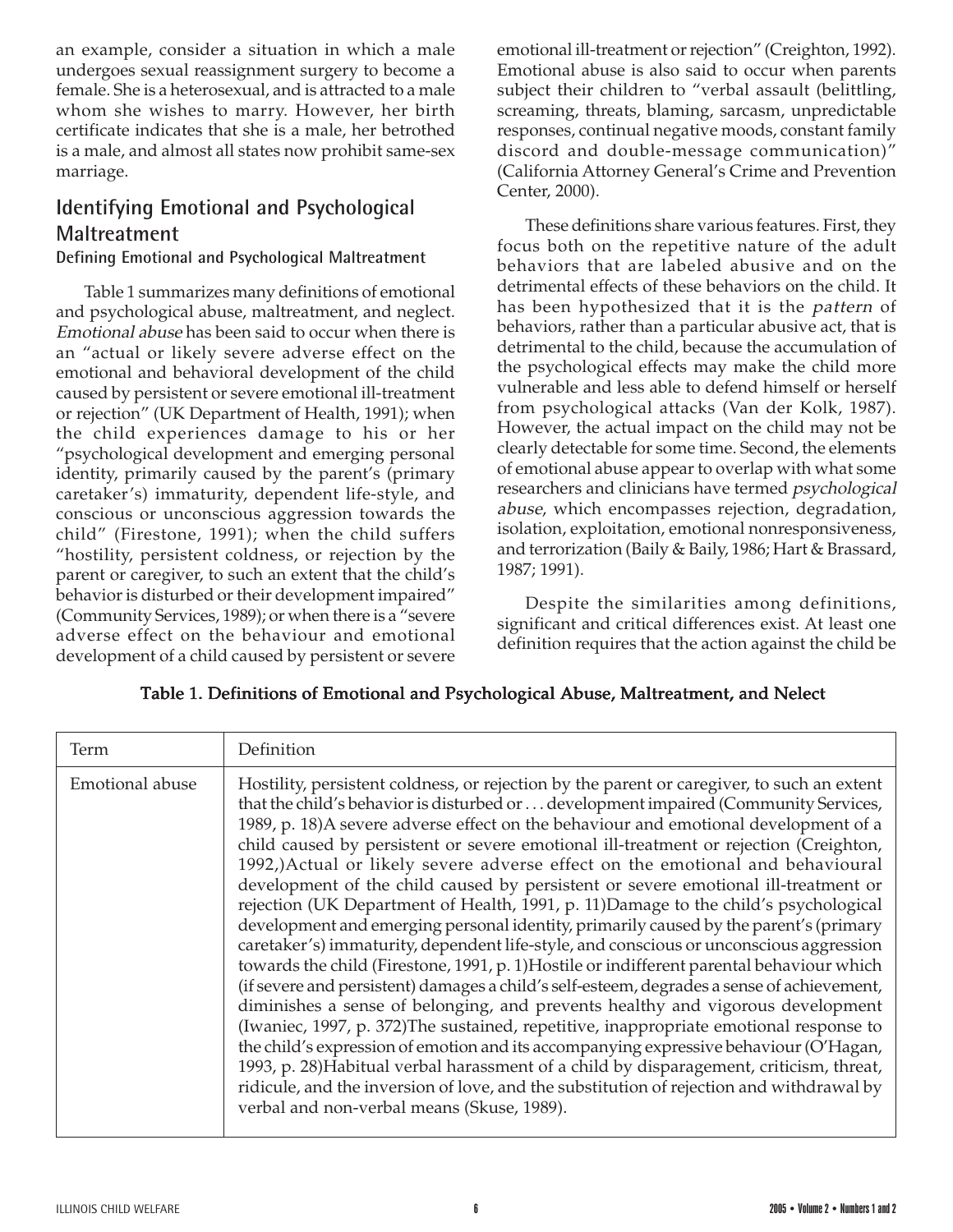| Term                          | Definition                                                                                                                                                                                                                                                                                                                                                                                                                                                                                                                                                                                                                                                                                                                                                                                                                                                                                                                                                                                                                                                                                                                                                                                                                                                                                                                                                                                                                                                                                                                                                                                                                                                                                                                                                 |  |  |
|-------------------------------|------------------------------------------------------------------------------------------------------------------------------------------------------------------------------------------------------------------------------------------------------------------------------------------------------------------------------------------------------------------------------------------------------------------------------------------------------------------------------------------------------------------------------------------------------------------------------------------------------------------------------------------------------------------------------------------------------------------------------------------------------------------------------------------------------------------------------------------------------------------------------------------------------------------------------------------------------------------------------------------------------------------------------------------------------------------------------------------------------------------------------------------------------------------------------------------------------------------------------------------------------------------------------------------------------------------------------------------------------------------------------------------------------------------------------------------------------------------------------------------------------------------------------------------------------------------------------------------------------------------------------------------------------------------------------------------------------------------------------------------------------------|--|--|
| Emotional neglect             | Refers to the passive ignoring of a child's emotional needs; to lack of attention and of<br>stimulation; and to parental unavailability to care, to supervise, to guide, to teach, and<br>to protect. Emotional neglect more often than not originates from parental unawareness<br>and ignorance, depressive moods, chaotic life-styles, poverty, lack of support, and lack<br>of appropriate child-rearing models (often based on parental childhood experiences),<br>unwittingly impairing child development and well-being (Iwaniec, 1995, p. 5).                                                                                                                                                                                                                                                                                                                                                                                                                                                                                                                                                                                                                                                                                                                                                                                                                                                                                                                                                                                                                                                                                                                                                                                                      |  |  |
| Psychological abuse           | Behavior is considered psychologically abusive when it conveys a culture-specific<br>message of rejection or impairs a socially relevant psychological process (Garbarino,<br>Guttmann, and Seeley, 1986, p. 5). Psychological abuse is concerned with cruelty<br>demonstrated by verbal and nonverbal acts, repeated or singular, intended or not,<br>from a close other in a position of power or responsibility over the child. These have<br>the potential for damaging the social, cognitive, emotional, or physical development<br>of the child and are demonstrated by behaviors which are humiliating/degrading,<br>terrorizing, extremely rejecting, depriving of basic needs or valued objects, inflicting<br>marked distress/discomfort, corrupting/exploiting, cognitively disorienting, or<br>emotionally blackmailing. The perpetrator behaviors involved in psychological abuse<br>exclude physical or sexual attack, although psychological abuse may accompany these.<br>They also exclude those forms of maltreatment identified as neglect, antipathy, role<br>reversal, high discipline, or lax supervision (Moran, Bifulco, Ball, Jacobs, and Benaim,<br>2002, p. 213). The sustained, repetitive, inappropriate behaviour which damages, or<br>substantially reduces, the creative and developmental potential of critically important<br>mental faculties and mental processes of a child; these include intelligence, memory,<br>recognition, perception, attention, language and moral development (O'Hagan, 1993,<br>p. 33)                                                                                                                                                                                                      |  |  |
| Psychological<br>maltreatment | A repeated pattern of caregiver behavior or extreme incident(s) that convey to children<br>that they are worthless, flawed, unloved, unwanted, endangered, or only of value in<br>meeting another's needs Psychological maltreatment includes (a) spurning, (b)<br>terrorizing, (c) isolating, (d) exploiting/corrupting, (e) denying emotional<br>responsiveness, and (f) mental, health, medical, and educational neglect (American<br>Professional Society on the Abuse of Children, 1995, pp. 2, 4). A concerted attack by an<br>adult on a child's development of self and social competence (Garbarino, Guttmann,<br>and Seeley, 1986, p. 8) A repeated pattern of damaging interactions between parent(s)<br>and child that becomes typical of the relationship [that] conveys to a child that he or<br>she is worthless, flawed, unloved, unwanted, endangered, or only of value in meeting<br>another's needs (Kairys, Johnson, and the Committee on Child Abuse and Neglect,<br>2002, p. 1). Acts of omission and commission, which are judged on the basis of a<br>combination of community standards and professional expertise to be psychologically<br>damaging. Such acts are committed by individuals, singly or collectively, who by their<br>characteristics (e.g., age, status, knowledge, and organizational form) are in a position<br>of differential power that renders a child vulnerable. Such acts damage immediately<br>or ultimately the behavioral, cognitive, affective, or physical functioning of the child.<br>Examples of psychological maltreatment include acts of rejecting, terrorizing, isolating,<br>exploiting, and missocializing (International Conference on Psychological Abuse of<br>the Child, 1983, p. 2). |  |  |

"concerted," implying intentional and deliberate abuse or maltreatment. The majority of definitions do not address the issue of intent at all. Some, but not all, require that an identifiable adverse effect be linked to the action of the adult for the behavior to constitute abuse or maltreatment. However, an injurious effect of the action or inaction may not be apparent for some time, perhaps even into the recipient's adulthood. Other definitions assume that the maltreatment may be effectuated only by the parent or primary caregiver, whereas still other definitions recognize abuse in the context of any relationship characterized by a difference in power between the child and the adult.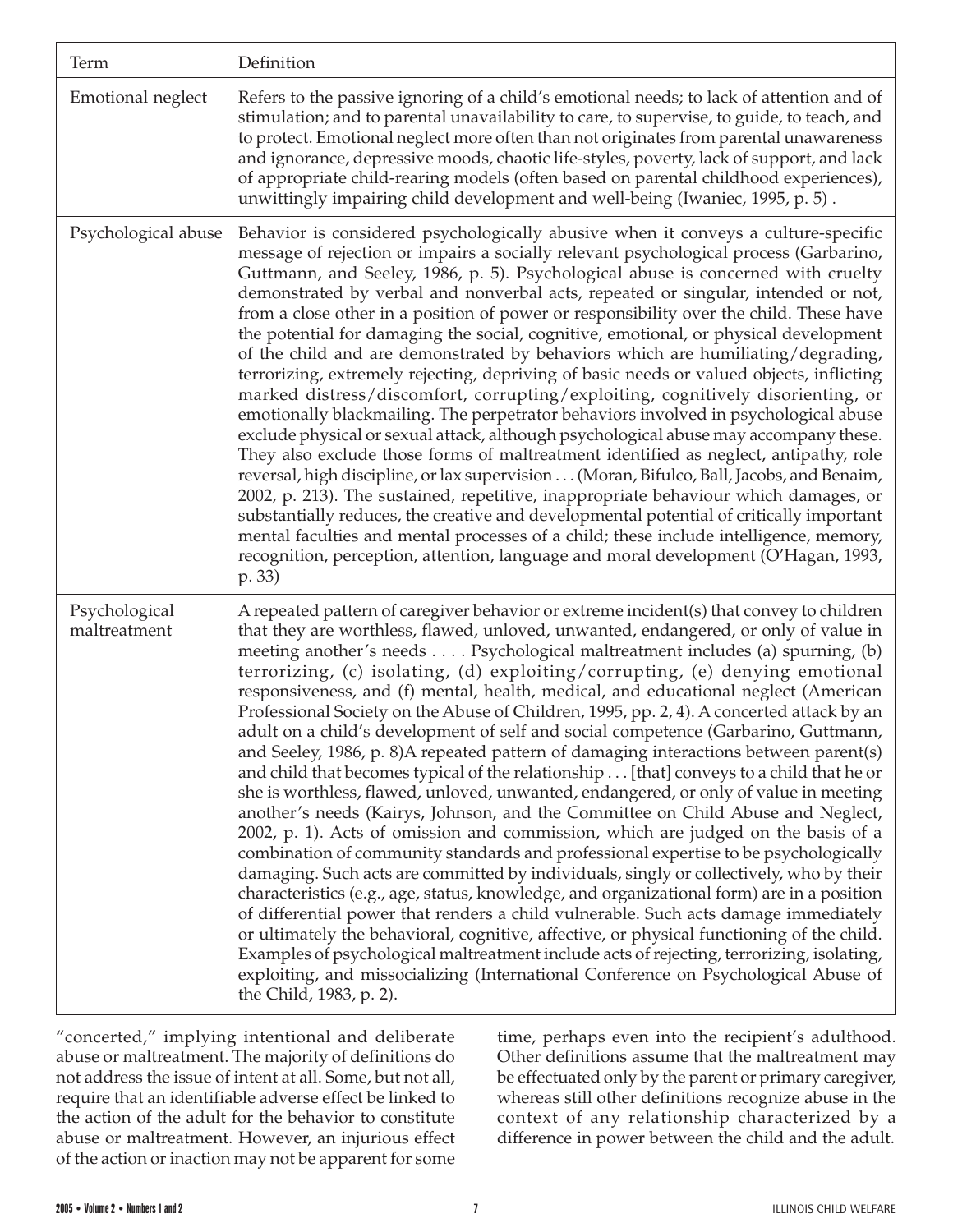This wide variation and lack of consistency similarly characterize the legal definitions that have been adopted by the states. Most state statutes relating to the emotional and psychological maltreatment of children follow one of three patterns: they do not address emotional or psychological maltreatment at all; they prohibit emotional maltreatment, in addition to prohibiting physical maltreatment, but fail to provide any statutory guidance as to when such maltreatment exists; or they both prohibit emotional or psychological maltreatment and provide a standard by which to assess alleged abuse (Levesque, 1998; Neeley, 2000). Table 2 displays a sample of these definitions to illustrate the differences that exist. These variations across states may ultimately affect the frequency with which emotional/psychological maltreatment is reported and addressed (Loue, 1998).

The prevalence of emotional or psychological abuse of children is most likely underestimated. Differing and sometimes overlapping definitions of emotional and psychological abuse increase the difficulty of achieving an accurate estimate of the incidence and prevalence of such abuse. Additionally, some states do not define emotional or psychological abuse or maltreatment in their statutes, thereby diminishing the likelihood that such cases will be reported (Hamarman, Pope, & Czaja, 2002; National Clearinghouse on Child Abuse and Neglect Information, 2003; United States Department of Health and Human Services, 1997). Nevertheless, it appears to be a serious and growing problem.

A study published by the American Humane Association (1988), based on a sample of cases that

| <b>State</b> | Term                                                    | Definition                                                                                                                                                                                                                                                                                                                                                                                                                                                                                                                                                                       |
|--------------|---------------------------------------------------------|----------------------------------------------------------------------------------------------------------------------------------------------------------------------------------------------------------------------------------------------------------------------------------------------------------------------------------------------------------------------------------------------------------------------------------------------------------------------------------------------------------------------------------------------------------------------------------|
| Alaska       | Mental injury                                           | An injury to the emotional well-being, or intellectual or<br>psychological capacity of a child, as evidenced by an observable<br>and substantial impairment in the child's ability to function.<br>(Alaska Stat. § 47.17.290(2) (2006))A serious injury to the child<br>as evidenced by an observable and substantial impairment in<br>the child's ability to function in a developmentally appropriate<br>manner and the existence of that impairment is supported by<br>the opinion of a qualified expert witness.(Alaska Stat. §<br>$47.17.290(9)$ (2006))                    |
| California   | Adjudication of child<br>as dependent child<br>of court | The child is suffering serious emotional damage, or is at<br>substantial risk of suffering serious emotional damage,<br>evidenced by severe anxiety, depression, withdrawal, or<br>untoward aggressive behavior toward self or others, as a result<br>of the conduct of the parent or guardian or who has no parent<br>or guardian capable of providing appropriate care. (Cal. Welf.<br>& Inst. Code § 300(c) (2006))                                                                                                                                                           |
| Florida      | Mental injury                                           | Any willful act or threatened act that results in any physical,<br>mental, or sexual injury or harm that causes or is likely to cause<br>the child's physical, mental, or emotional health to be<br>significantly impaired. Abuse of a child includes acts or<br>omissions (Fla. Stat. § 39.01(2) (2006)). Mental injury: an<br>injury to the intellectual or psychological capacity of a child as<br>evidenced by a discernible and substantial impairment in the<br>ability to function within the normal range of performance<br>and behavior (Fla. Stat. § 39.01(41) (2006)) |
| New Jersey   | Abused or<br>neglected child                            | Includes "a child whose physical, mental, or emotional<br>condition has been impaired or is in imminent danger of<br>becoming impaired as the result of the failure of his parent or<br>guardian, or such other person having his custody or control,<br>to exercise a minimum degree of care" in enumerated domains<br>and functions (N.J. Stat. Ann. §§ 9:6-8.9, (2006))                                                                                                                                                                                                       |

## **Table 2. Examples of State Statutory Definitions of Emotional and Psychological Abuse, Maltreatment, and Neglect**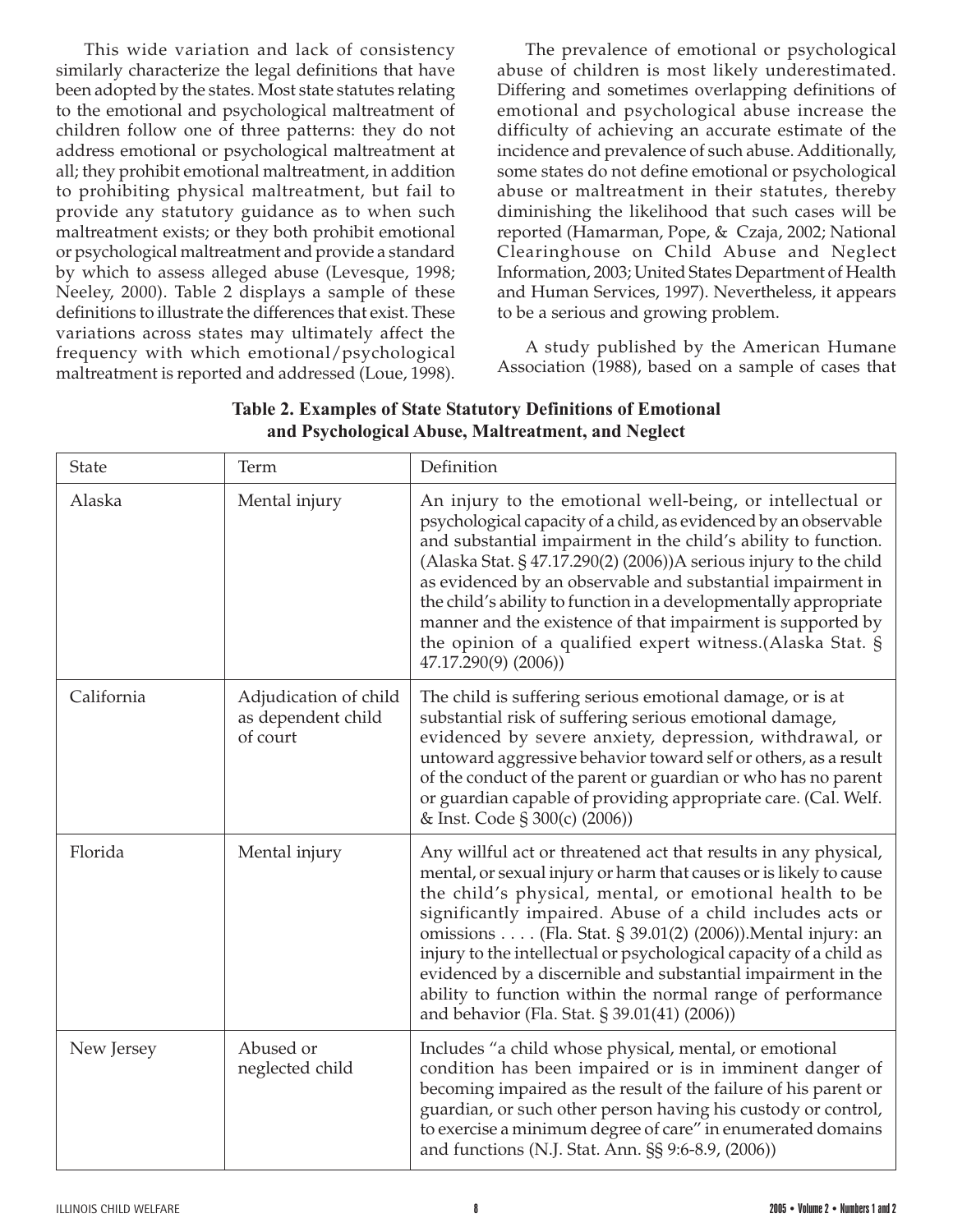| <b>State</b> | Term                  | Definition                                                                                                                                                                                                                                                                                                                                                                                                                                                                                                                                                                                                                                                                                                                                 |
|--------------|-----------------------|--------------------------------------------------------------------------------------------------------------------------------------------------------------------------------------------------------------------------------------------------------------------------------------------------------------------------------------------------------------------------------------------------------------------------------------------------------------------------------------------------------------------------------------------------------------------------------------------------------------------------------------------------------------------------------------------------------------------------------------------|
| Pennsylvania | Serious mental injury | A psychological condition, as diagnosed by a physician or<br>licensed psychologist, including the refusal of appropriate<br>treatment, that: (1) renders a child chronically and severely<br>anxious, agitated, depressed, socially withdrawn, psychotic<br>or in reasonable fear that the child's life or safety is threatened;<br>or (2) seriously interferes with a child's ability to accomplish<br>age-appropriate developmental and social tasks (Pa. Stat. Ann.<br>tit. 23, § 6303(a) (2006))Child abuse: An act or failure to act by<br>a perpetrator which causes nonaccidental serious mental injury<br>to or sexual abuse or sexual exploitation of a child under 18<br>years of age (Pa. Stat. Ann. tit. 23, § 6303(b) (2006)) |
| Utah         | Child abuse           | Includes "chronic or severe emotional abuse" (Utah Code Ann.<br>§ 62A-4a-101(1)(a), (8) (2006) [emotional abuse undefined]                                                                                                                                                                                                                                                                                                                                                                                                                                                                                                                                                                                                                 |

were reported to official child abuse prevention agencies, concluded that the incidence of psychological maltreatment was 0.54 per 1,000 children. Among a nationally representative sample of 1,250 parents, researchers found that 45% had insulted or sworn at their children that year (Daro & Gelles, 1992). Data from the second National Family Violence Survey indicated that approximately 63% of the parents surveyed had used some form of psychological abuse in their interactions with their children during that year (Vissing, Straus, Gelles, & Harrop, 1991). If the criterion for emotional or psychological maltreatment is set at 10 or more incidents of verbal or symbolic aggression, the incidence of emotional/psychological maltreatment becomes 267 per 1,000 children (Brassard & Hardy, 1997). Using a more conservative estimate of 20 incidents as the threshold for emotional/psychological maltreatment, the incidence is still alarming, at 113 per 1,000 children (Brassard & Hardy, 1997). In 1999, the California Department of Social Services received 540,577 reports of child abuse incidents; of these, 9.1% were for emotional maltreatment (Santa Clara County, 2004). In 2002, the same agency received complaints involving 706,627 children; of these, 62,180 (8.7%) were for emotional abuse alone (California Attorney General's Crime and Violence Prevention Center, 2004).

Research findings from outside the United States similarly indicate that emotional and psychological maltreatment of children is a significant problem. A survey of 504 adults in a British community found that 29% had been emotionally abused as children by their caregivers (Doyle, 1997). An examination of England's Child Protection Register on March 31, 2000, found that 18% of all children listed on the register had been placed on that register as children in need of protection because of emotional abuse alone (Government Statistical Service, 2000). The register is not a complete listing of all children known to be abused, but only those deemed to be in need of protection.

A number of factors that increase the risk of child emotional and psychological maltreatment have been identified. These include child aggression, child delinquency, interpersonal problems of the child, older age of the child, lower family income, greater number of children in the family, reduced affection between the parents, increased levels of physical and verbal aggression between the parents, increased maternal levels of anxiety, lower levels of verbal reasoning among mothers, and parental childhood experience of verbal aggression (Black, Slep, & Heyman, 2001). Boys have been found slightly more likely to be the targets of psychological abuse than girls (Vissing, Straus, Gelles, & Harrop, 1991).

Emotional and psychological maltreatment of children may result in significant adverse effects. Depression, lowered self-esteem, aggression, conduct disorders, withdrawal, incompetence underachievement, failure to thrive, difficulties in forming relationships, and enuresis have been reported in children who experience emotional or psychological maltreatment (Crittenden, Claussen, & Sugarman, 1994; Dance, Rushton, & Quinton, 2002; Garbarino, Guttmann, & Seeley, 1986; Hart & Brassard, 1991; Hart, Germain, & Brassard, 1987; Lefkowitz, Eron, Walder, & Huesmann, 1977; Navarre, 1987; Stone, 1993). Emotional maltreatment has been shown to be associated with various problems in adulthood, including depressive illness, anxiety, interpersonal sensitivity, obsessive-compulsive disorder, dissociation, personality disorders, eating disorders, substance use, and suicidal behavior (Braver, Bumberry, Green, & Rawson, 1992; Briere & Runtz, 1988; McCord, 1983; Kent, Waller, & Dagnan, 1999;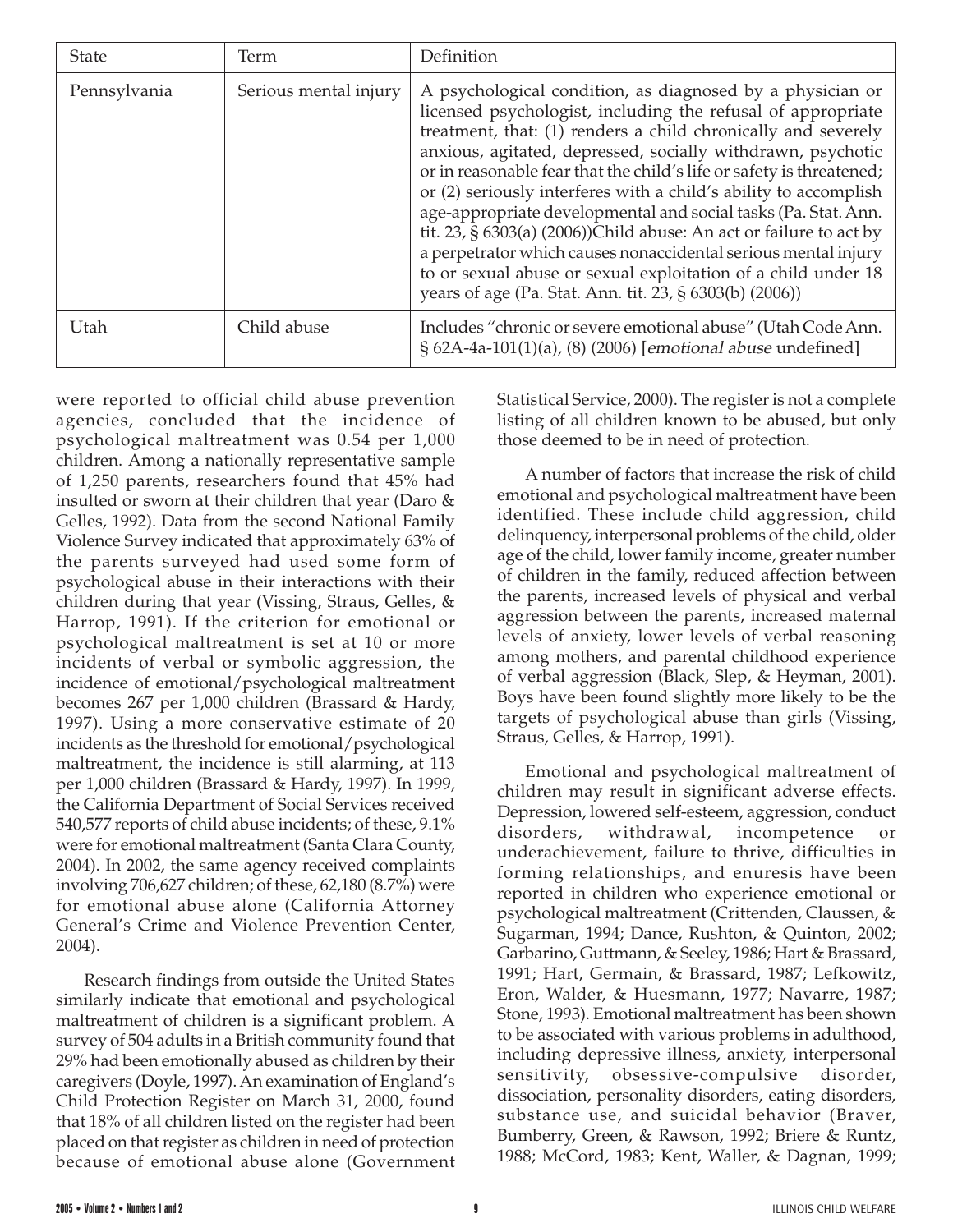Park, Imboden, Park, Hulse, & Unger, 1992; Mullen, Martin, Anderson, Romans, & Herbison, 1996; Rorty, Yager, & Rossotto, 1994).

# **Parental Rights and Transsexual Children**

Certainly, one might ask, why wouldn't a parent seek to protect his or her child from a difficult and demanding existence as a transsexual individual? One might think that medical treatment or therapy would "cure" a child of his or her apparent delusion that he or she is a member of the opposite biological sex. Additionally, one could argue, it is the right of every parent to dictate how to best raise his or her child.

Indeed, this right has long received protection under the law. It has been stated that the "right of natural parents to raise their children is founded on the long tradition of history and the culture of Western civilization" (Cressler, 1994, p. 795), and the right to control and direct a minor's upbringing was considered a "sacred right" at common law (Witte, 1996, pp. 190-191). Commentators have alternatively situated this right in the constitutional right to privacy in the family (Culbertson, 1994; McMullen, 1992) or in the Ninth and Fourteenth Amendments (Witte, 1996). The United States Supreme Court has recognized that parents have a "fundamental liberty interest" protected by the Fourteenth Amendment "in the care, custody, and management of their child" (Santosky v. Kramer, 1982, p. 754). Additionally, courts have assumed that the "natural bonds of affection lead parents to act in the best interests of their children" (Parham v. J.R., 1979, p. 602).

Parental rights have been found to be so basic as to warrant protection. The Supreme Court observed that "the private interest here, that of a man in the children he has sired and raised, undeniably warrants deference and, absent a powerful countervailing interest, protection" (Stanley v. Kramer, 1972, 651). Indeed, the state may supplant parental authority only when "an important and clearly relevant governmental or societal interest [is] at stake" (McMullen, 1992, p. 581). Accordingly, large variations in approaches to childrearing are tolerated and accepted, reflecting both these underlying principles and the wide cultural diversity in values and beliefs that exist in relation to childrearing and parent-child communication (Ahn, 1990). It cannot be assumed that difference equates with deficiency.

Parental attempts to cure or treat transsexual children of their transsexuality have included involuntary institutionalization (Goishi, 1997), electroconvulsive therapy (ECT) (Burke, 1996),

conversion therapy, aversion therapy (Oprah Winfrey Show, 1996), and spiritual healing (cf. Merrick, 2003; Tigert, 1999). Such attempts, however, may do more harm than good to the child. One individual remarked:

When I was growing up, people who lived crossgendered lives were pressured into hiding deep within the darkest closets they could find. Those who came out of their closets were either studied under a microscope, ridiculed in the tabloids, or made exotic in porn books, so it paid to hide. It paid to lie. That was probably the most painful part of it: the lying to friends and family and lovers, the pretending to be someone I wasn't (Bornstein, 1994, p. 177).

As indicated by the preceding, the distress or impairment that the child or teen experiences often reflects the inability of those around him or her to accept or address the child's disclosures. Negative social labeling has been shown to be a precursor of depression, and the exclusion of a child by his or her peers may result in alienation, social isolation, and associated behavioral difficulties (Weinrich, Atkinson, McCutchan, & Grant, 1995; Zucker & Bradley, 1995). One clinician, critical of such reparative efforts, remarked:

As there are no treatment models for curing transgendered feelings, needs, and behaviors, one is left to wonder what types of treatment transgendered children endure at the hands of parents and professionals. Such treatment approaches are little more than abuse, professional victimization, and profiteering under the guise of support for a parent's goals (Israel and Traver, 1997, pp. 134-135).

Indeed, at least one professional has argued that teens should be permitted to transition from one sex to the other during their teen years. Griggs (1998) noted that the use of hormonal therapy during adolescence will retard the development of undesirable secondary sex characteristics, thereby reducing or eliminating the need for extensive cosmetic surgery later. The early identification of transsexuality may reduce the likelihood of long-term emotional trauma. Finally, in the legal domain, adolescents have less-developed bureaucratic histories (licenses, professional credentials, etc.) that would require revision, thereby facilitating their legal transition.

Courts may be similarly critical of parental efforts to "reform" their sexual minority children and may find that such attempts constitute abuse. In one New York case, a family court judge found that a 14-year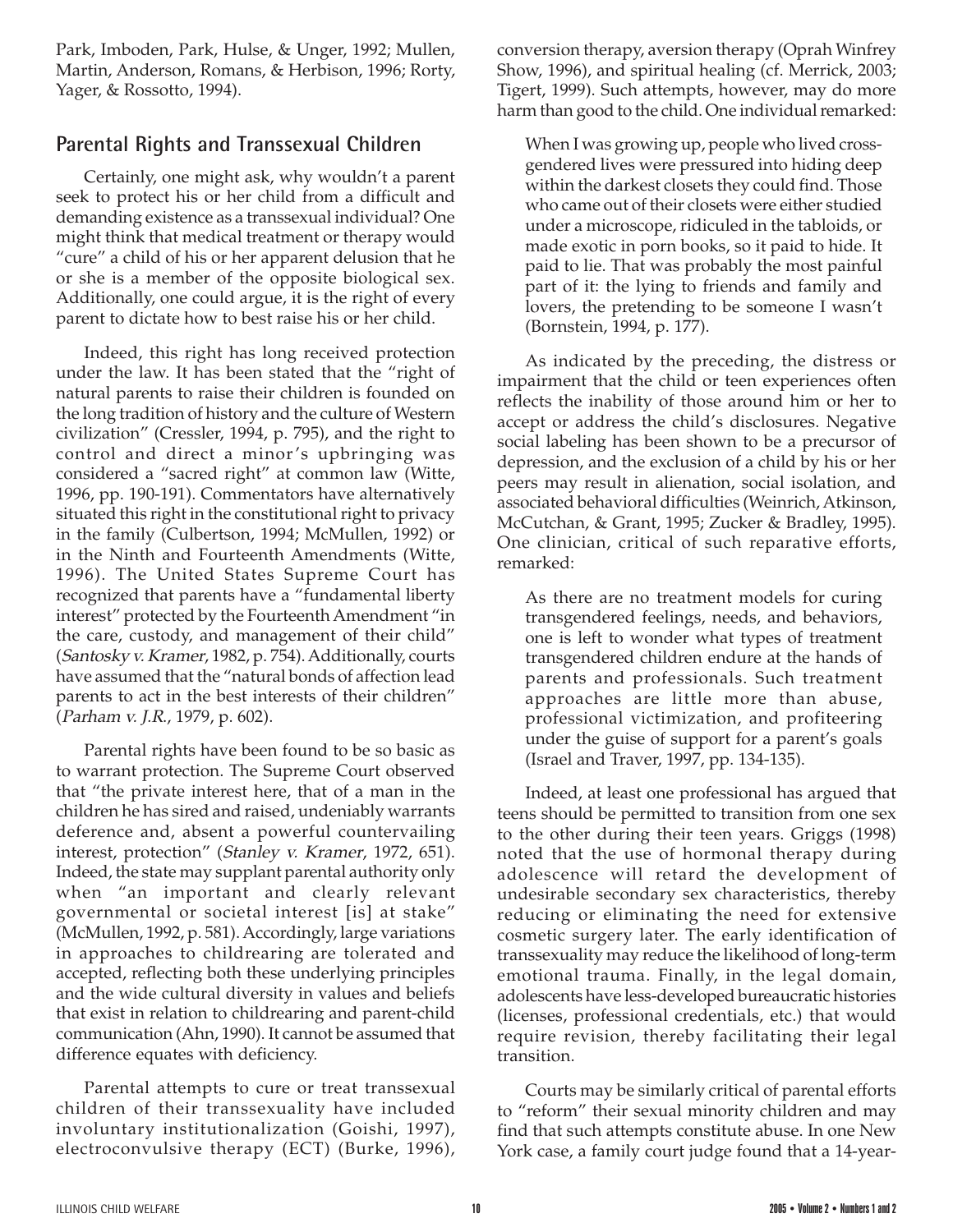old boy was emotionally abused by his parents as a result of his father's direction to him of an "unrelenting torrent of verbal abuse" that included calling him a "fag," "faggot," and "queer," although the youth continually denied being gay (In re Shane T., 1982). The court specifically rejected the father's argument that he had a right to discipline his son for his "girlie behavior," noting that the child also had constitutional rights. In yet another New York case, a mother attempted to have her teenage daughter declared "in need of supervision" because of her association with an adult lesbian (In re Lori M., 1985).

# **Implications for Professionals**

Two major questions are raised for professionals working with transsexual children and adolescents. First, if a transsexual child presents for assistance, what courses of action are possible or recommended? Second, if it appears that the child may be the target of emotional or psychological abuse from his or her parents or caregivers, what are the ethical and legal obligations of the professional to whom the child turns?

## **Counseling Transsexual Children**

Several issues are raised in the context of providing care to transsexual children. First, to what extent may a professional provide treatment to a transsexual child without parental knowledge or consent? Second, what are the implications of affixing a diagnosis of gender identity disorder to the child or adolescent?

The Ethics Code of the American Academy of Child Psychiatry (AACP, 1980) specifies that decisionmaking responsibility usually rests with the parent or legal guardian. The American Psychological Association's Code of Ethics (APA, 2003) directs those working with minors to "take special care" to protect the best interests of these patients. The Code of Ethics of the National Association of Social Workers (NASW, 1996) is silent regarding the treatment of children and adolescents. Unfortunately, it appears that no clear guidance is available to physicians, counselors, and other professionals who may be consulted by a transgender youth seeking advice.

Nevertheless, it may be possible to provide diagnosis and treatment, absent parental knowledge and consent, when the requested consultation involves the provision of diagnosis and treatment of a suspected sexually transmitted infection. State laws provide that minors may obtain such care without a requirement of parental notification. Additionally, depending on the youth's particular circumstances

and the law of the relevant state, a youth may be considered emancipated, thereby obviating the need for parental consultation and consent. As an example, Illinois law provides that a child under the age of 18 but who has attained the age of 16 may be found to be emancipated if he or she is either a "mature minor" (meaning that he or she has demonstrated the ability to manage his or her own affairs and to live wholly or partially independent of his or her parent or guardian) or a homeless minor (Emancipation of Mature Minors Act, 2004).

The Harry Benjamin International Gender Dysphoria Association has enumerated 10 tasks required of mental health professionals delivering an adequate standard of care to transsexual individuals:

- 1. to diagnose the gender disorder accurately
- 2. to diagnose accurately any comorbid psychiatric conditions and have them treated appropriately
- 3. to provide the individual with information about the full range of treatment options available and the implications of each
- 4. to engage in psychotherapy
- 5. to assess the client's eligibility and readiness for hormone therapy and/or surgery
- 6 to make formal recommendations for medical and surgical colleagues
- 7. to document the individual's history in a letter of recommendation
- 8. to participate as a colleague on a team of professionals interested in gender identity disorders
- 9. to provide education about gender identity disorders to family members, employers, and institutions
- 10. to be available to follow up with previously seen gender patients (Meyer et al., 2001).

To meet these standards, it has been recommended that mental health professionals develop an understanding of gender identity issues, including DSM criteria; become aware of issues that are being raised within the transgender liberation movement regarding the construction of gender identity; develop an understanding of human development; obtain training in a variety of psychotherapeutic techniques; develop an understanding of the impact of stress on individuals experiencing gender conflicts and refrain from pathologizing stress-related symptoms; become knowledgeable about issues related to sexual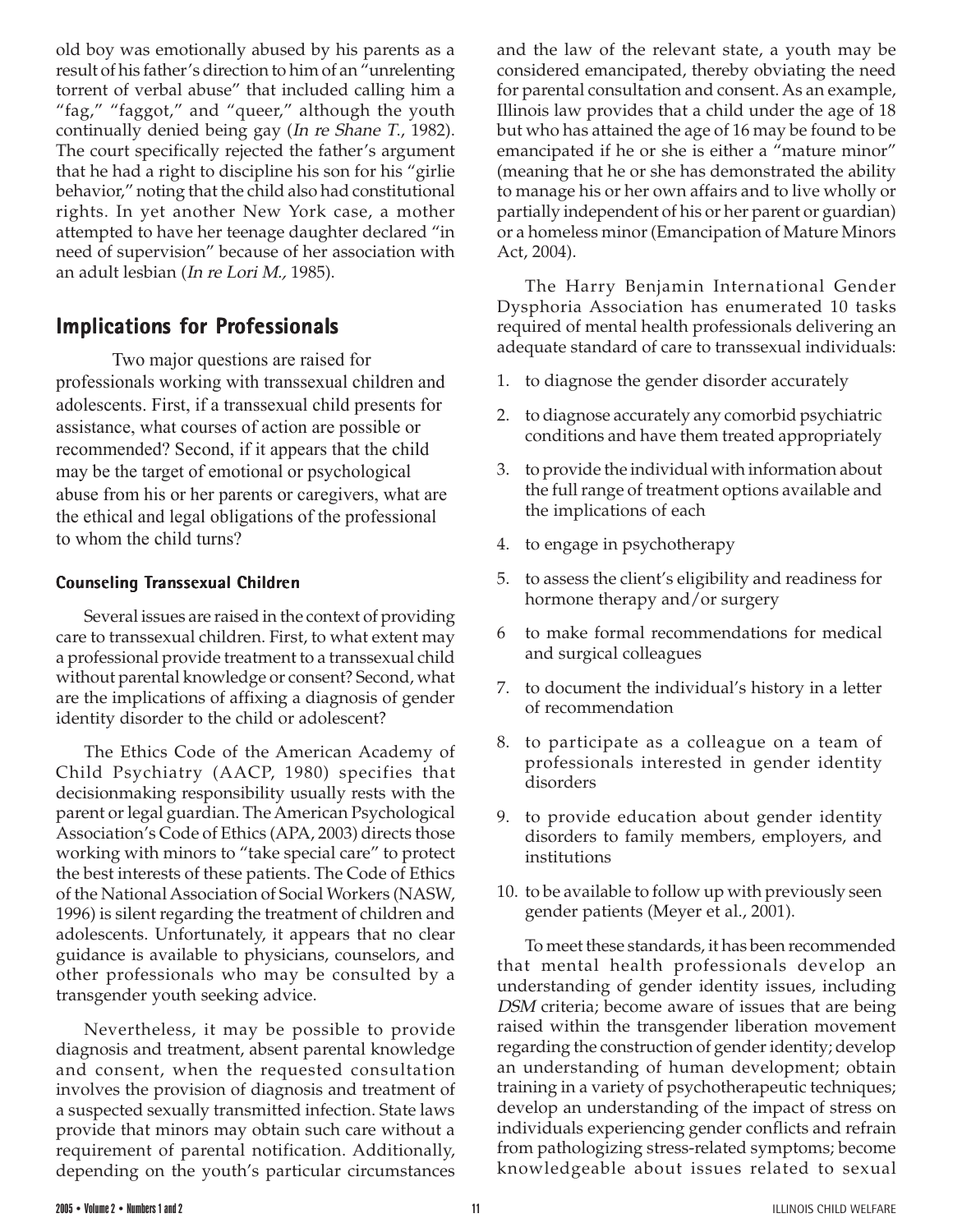development, sexual identity, gender identity, sexual orientation, and gender role; be sensitive to family systems; and maintain an adequate listing of resources for clients, including referrals to psychiatrists, endocrinologists, gender clinics, support groups, and Internet resources (Lev, 2004).

Several professionals have stressed the need to work with both the child and his or her family whenever possible (Brown & Rounsley, 1996; Lesser, 1999; Lev, 2004). Information about transsexuality and referrals to appropriate professionals and resources should be provided to the parents as well as to the child (Lev, 2004). These authors note that the family must be afforded sufficient time to grieve the loss of the relationship with the child that they believed had existed; to process feelings of shame, guilt, embarrassment, and betrayal; and to rebuild a new relationship, using new pronouns to describe their transsexual family member (Brown & Rounsley, 1996; Lesser, 1999).

Supportive psychotherapy may also include advocacy with entities external to the family. This may be particularly critical for parents who, in attempting to be supportive of their child, inadvertently incur the wrath of school and legal authorities (Lev, 2004). For instance, parents may permit their child to cross-dress, in an attempt to alleviate some of his or her discomfort and anxiety. This may provoke school officials, who perceive the child's behavior as disruptive and the parents' approach as neglectful or abusive, resulting in a referral to child protective services. In fact, in August 2000, an Ohio court removed a six-year-old child from her home after her parents attempted to enroll their child, who had been born a boy, as a girl. The child had self-identified as a girl since the age of two. The parents had been following the guidance of the child's therapist, who had counseled them to accept the child's cross-gender identity. Nevertheless, the court removed this child from her home (GenderPAC, 2000).

## **Addressing Issues of Emotional and Psychological ychological Maltreatment eatment**

Whether parental efforts to cure a child of his or her transsexuality would be determined by a court to constitute emotional or psychological maltreatment or abuse is a function of the nature of those attempts, the relevant state's definition of such abuse, and the child's response to such treatment. Treatment modalities such as electroconvulsive therapy, conversion therapy, and reparative therapy have been discredited as "cures" for transsexuality, although a minority of practitioners continues to advocate their use (Rutter & Terndrup, 2002). In addition, almost all

states have some form of religious exemption in their child abuse and neglect laws (Loue, 1998). Such provisions most likely decrease the possibility that parents' "spiritual treatment" to cure their child of his or her transsexuality would be found to constitute a form of emotional or psychological abuse, notwithstanding the harm to the child.

As indicated previously, the child protection provisions of some states do not encompass emotional or psychological abuse or maltreatment. Illinois law, for example, fails to include emotional or psychological maltreatment or abuse as a category of abuse or neglect, except to the extent that the emotional harm results from nonaccidental physical injury or sexual abuse (Abused and Neglected Child Reporting Act, 2004). In other jurisdictions, such as California, the law may be sufficiently broad in scope to encompass parental efforts that result in emotional trauma to the child (see Table 2).

In jurisdictions that do provide for the reporting of emotional abuse or maltreatment, the professional must ascertain whether he or she is a mandated reporter, or whether the filing of a report is discretionary. In most jurisdictions, certain professionals, such as educators and health professionals, are specifically enumerated as mandatory reporters. Unfortunately, the laws of many jurisdictions often do not provide adequate guidance to these specified individuals who are charged with the responsibility to report abuse or neglect. This is particularly problematic when state law requires demonstrable impairment to the child to establish emotional or psychological abuse. Few professionals who learn of the possibility of emotional abuse have either the opportunity or the requisite ability to conduct a formal assessment to substantiate the abuse. Must the professional, then, report suspected emotional abuse in the absence of such evidence? Even those jurisdictions that attempt to provide some guidance to mandated reporters often fail to provide sufficient specificity to guide decisionmaking. As an example, the District of Columbia requires mandated reporters to inform the police or child protective services if they know or have "reasonable cause to suspect" the occurrence of child abuse or neglect (D.C. Code Annotated, 2006)—but "reasonable cause" is not defined.

# **Conclusions**

Transsexual children and youth often experience confusion and isolation in their struggle to understand who they are. Their sense of being is pathologized through the categorization of transsexuality as a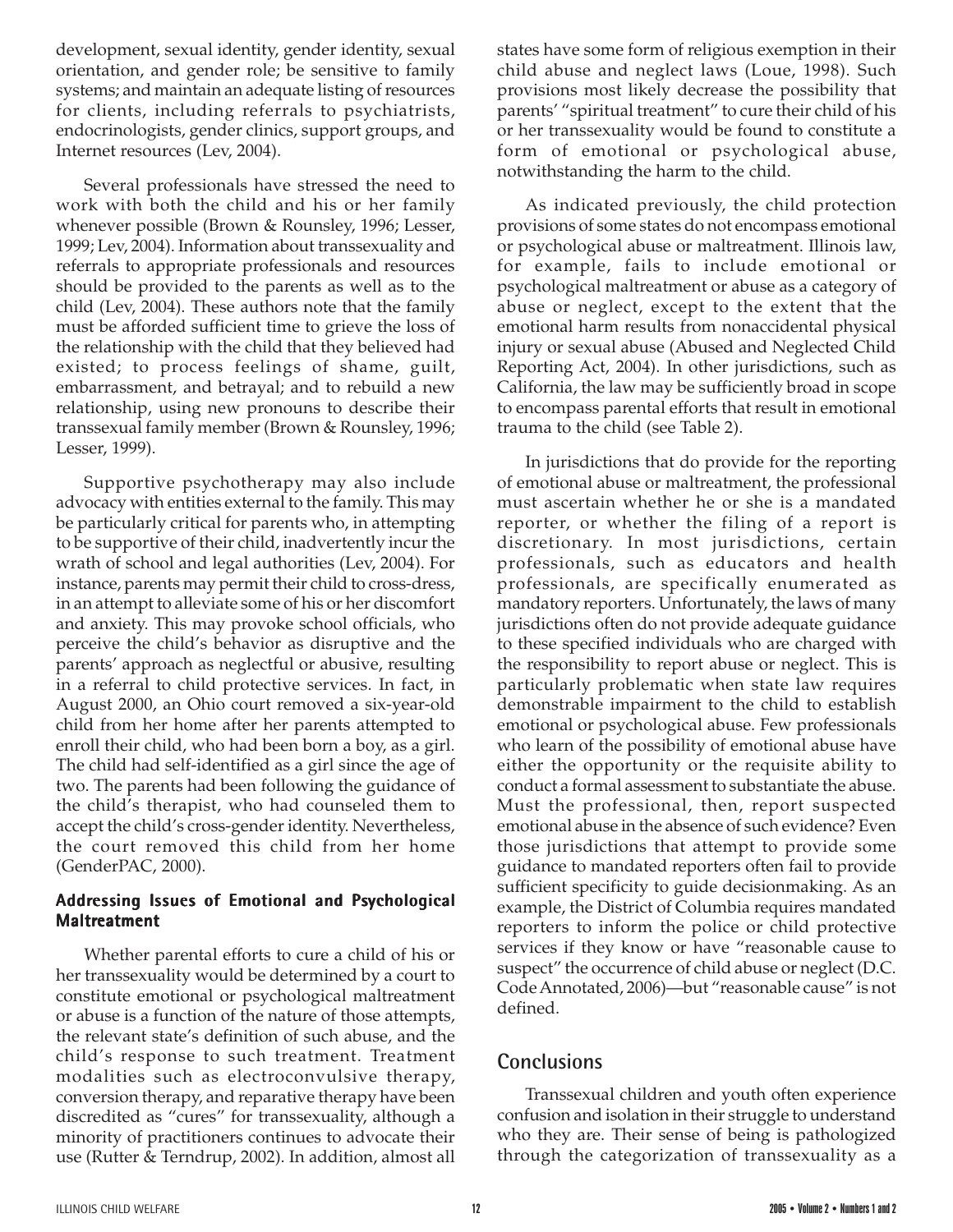disorder, despite the fact that much of the internal conflict they experience is often due to the responses of those around them. Parents and other family members may find it extraordinarily difficult to understand and accept their child as a transsexual. Even parents with the best of intentions for their child may embark on a course of action that results in stigmatization and isolation of their child, and inadvertently exacerbates the emotional trauma that he or she is experiencing. In the best-case scenario, a health professional can work with the child and parents to reach a mutual understanding and

acceptance of who the child is. In the worst-case scenario, parents may verbally torment their child and/or pursue discredited therapies to cure him or her of transsexuality. In such instances, the health professional may be the child's only credible advocate. When such parental efforts appear to be inflicting emotional or psychological trauma on the child, it is incumbent upon the professional to consider the possibility of emotional or psychological abuse or maltreatment and pursue an appropriate corrective course of action.

# **References**

- Abused and Neglected Child Reporting Act, 325 Ill. Comp. Stat. Ann. 5/3 (West 2004).
- Ahn, H. N. (1990). Intimacy and discipline in family life: A cross-cultural analysis with implications for theory and practice in child abuse prevention. Doctoral dissertation, University of California, Berkeley, California.
- American Academy of Child and Adolescent Psychiatry (AACP). (1980). Code of ethics. Washington, DC: Author.
- American Humane Association. (1988). Highlights of official child abuse and neglect reporting, 1986. Denver, CO: Author.
- American Professional Society on the Abuse of Children. (1995). Guidelines for the psychosocial evaluation of suspected psychological maltreatment in children and adolescents. Chicago: Author.
- American Psychiatric Association. (2000). Diagnostic and statistical manual, text revision, fourth edition. Washington, DC: Author.
- American Psychiatric Association. (1989). Diagnostic and statistical manual, third edition. Washington, DC: Author.
- American Psychological Association (APA). (2003). Code of ethics. Washington, DC: Author.
- Anonymous. (1989). Goodbye Alan, hello Helen . . . and happiness. Woman's Day, Dec. 19, 12-13.
- Baily, T., and Baily, W. (1986). Operational definitions of child emotional maltreatment: Final report. Augusta, ME: Department of Human Services, EM Project, 1986.
- Bayer, R. (1993). Homosexuality and American psychiatry: The politics of diagnosis. Princeton, NJ: Princeton University Press.
- Benjamin, H. (1966). The transsexual phenomenon. New York: Julian Press.
- Bidwell, R. J. (1992). Sexual orientation and gender identity. In S. B. Friedman, M. Fisher, and S. K. Schonberg (Eds.), Comprehensive adolescent health care. St. Louis, MO: Quality Medical Publishing.
- Black, D. A., Slep, A. M. S., and Heyman, R. E. (2001). Risk factors for childhood psychological abuse. Aggression and Violent Behavior, 6, 189-201.
- Bornstein, K. (1994). Gender outlaw: On men, women and the rest of us. New York: Vintage Books.
- Boxer, A. (1997). Does "nonjudgmental" care include prescribing hormones? A commentary. In J. Blustein, N. Dubler, and C. Levine (Eds.), The adolescent "alone": Decision making in health care. New Brunswick, NJ: Rutgers University Press.
- Brassard, M. R., and Hardy, D. B. (1997). Psychological maltreatment. In M. E. Helfer and R. S. Kempe (Eds.), The battered child, 5th ed. (pp. 392-412). Chicago: University of Chicago Press.
- Braver, M., Bumberry, J., Green, K., and Rawson, R. (1992). Childhood abuse and current psychological functioning in a university counseling center population. Journal of Counseling Psychology, 39(2), 252-257.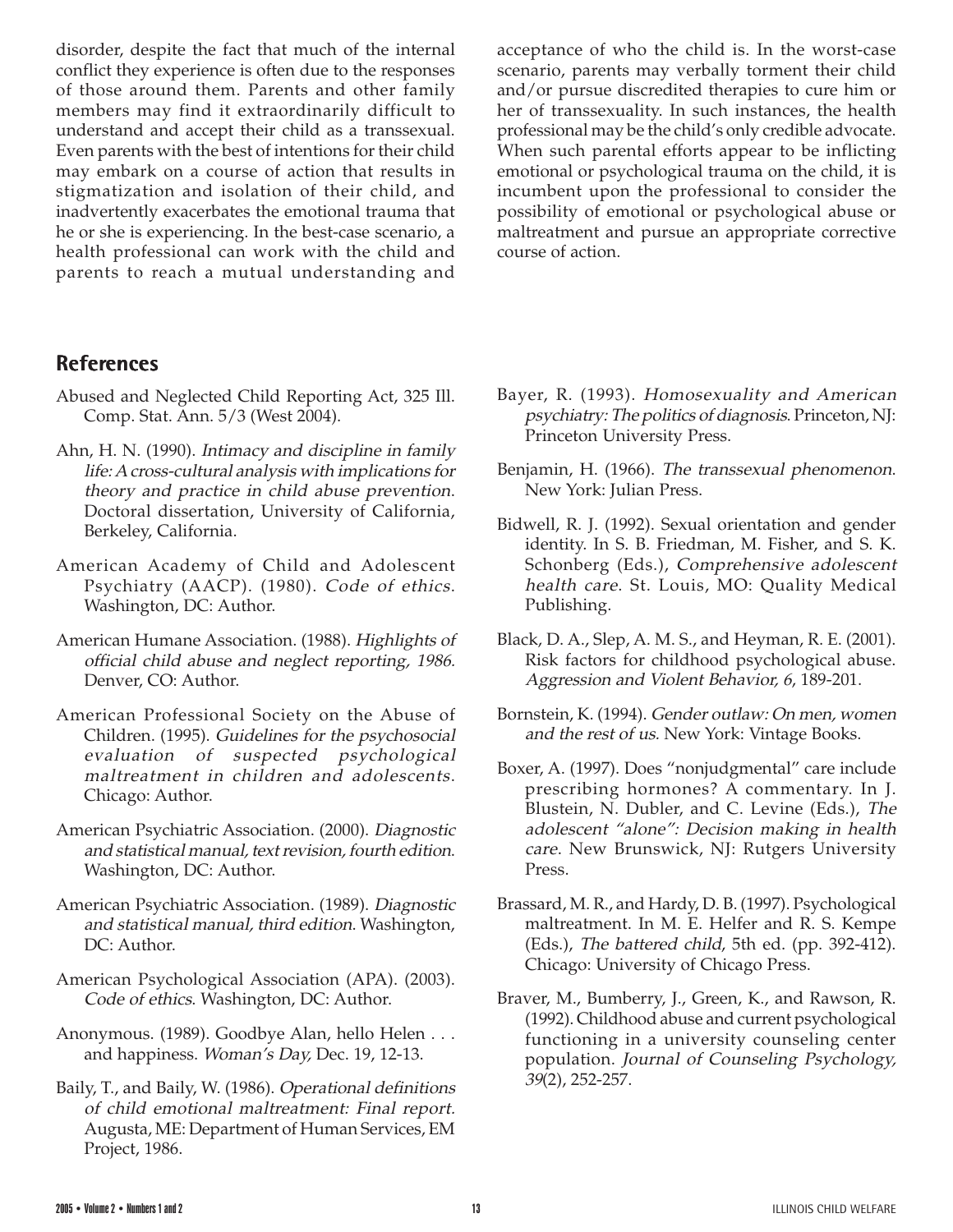- Briere, J., and Runtz, M. (1988). Multivariate correlates of childhood psychological and physical maltreatment among university women. Child Abuse & Neglect, 12, 331-341.
- Brown, M. L., and Rounsley, C. A. (1996). True selves: Understanding transsexualism. San Francisco: Jossey-Bass.
- Bullough, B., and Bullough, V. L. (1993). Crossdressing, sex, and gender. Philadelphia: University of Pennsylvania Press.
- Burke, P. (1996). Gender shock: Exploding the myths of male and female. New York: Anchor Books/ Doubleday.
- California Attorney General's Crime and Prevention Center. (2004). Child abuse. Retrieved January 18, 2005, from http://safestate.org
- California Attorney General's Crime and Prevention Center. (2000). Child abuse prevention handbook. Sacramento, CA: Author.
- Carroll, R. (1999). Outcomes of treatment for gender dysphoria. Journal of Sex Education and Therapy, <sup>24</sup>, 128-136.
- Chapkis, W. (1986). Beauty secrets: Women and the politics of appearance. Boston: South End Press.
- Clements-Nolle, K., Marx, R., Guzman, R., and Katz, M. (2001). HIV prevalence, risk behaviors, health care use, and mental health status of transgender persons: Implications for public health intervention. American Journal of Public Health, 91, 915-921.
- Cohen-Kettenis, P. T. and van Goozen, L. J. G. (1998). Pubertal delay as an aid in diagnosis and treatment of a transsexual adolescent. European Child and Adolescent Psychiatry, 7(4), 246.
- Community Services (Melbourne, Australia). (1989). Child protection handbook. Victoria, Australia: Author.
- Creighton, S. (1992). Child abuse trends in England and Wales, 1988-1990: An overview from 1973- 1990. London: NSPCC Publications.
- Cressler, D. E. (1994). Requiring proof beyond a reasonable doubt in parental rights termination cases. University of Louisville Journal of Family Law, 32, 785-815.
- Crittenden, P. M., Claussen, A. H., and Sugarman, D. B. (1994). Physical and psychological maltreatment in middle childhood and adolescence. Development and Psychopathology, 6, 145-164.
- Culbertson, L. A. (1994). Comment: Article 613 of the Louisiana Children's Code: Child abuse investigations in the twilight of the Fourth Amendment. Louisiana Law Review, 55, 361-390.
- Dance, C., Rushton, A., and Quinton, D. (2002). Emotional abuse in early childhood: Relationship with progress in subsequent family placements. Journal of Child Psychology and Psychiatry, 43(3), 395-407.
- Daro, D., and Gelles, R. J. (1992). Public attitudes and behaviors with respect to child abuse prevention. Journal of Interpersonal Violence, 7, 517-531.
- D.C. Code Ann. § 4-1321.02 (2006).
- Devor, H. (1997). FTM: Female to male transsexual in society. Bloomington, IN: Indiana University Press.
- Docter, R. F. (1988). Transvestites and transsexuals: Towards a theory of cross gender behavior. New York: Plenum.
- Doyle, C. (1997). Emotional abuse of children: Issues for intervention. Child Abuse Review, 6, 330-342.
- Emancipation of Mature Minors Act, 705 Ill. Comp. Stat. Ann. 30/3-2, 30/3-2.5 (West 2004).
- Fausto-Sterling, A. (1993). The five sexes: Why male and female are not enough. The Sciences, March/ April, 20-25.
- Feinberg, L. (1993). Stone butch blues. Ithaca, NY: Firebrand Books.
- Firestone, R. W. (1991). The universality of child abuse. Los Angeles: Glendon Association.
- Garbarino, J., Guttmann, E., and Seeley, J. W. (1986). The psychologically battered child. San Francisco: Jossey-Bass.
- GenderPAC. (2000). Ohio court removes child from parents because of her gender. National News, August 28. Retrieved November 6, 2006, from http://www.gpac.org/youth/ news.html?cmd=view&archive=news&msgnum=0245.
- Glenn, W. D. (1999). Definitions of an emerging maleto-female transgendered consciousness. In G. P. Mallon (Ed.), Social services with transgendered youth (pp. 83-94). Binghamton, NY: Harrington Park Press.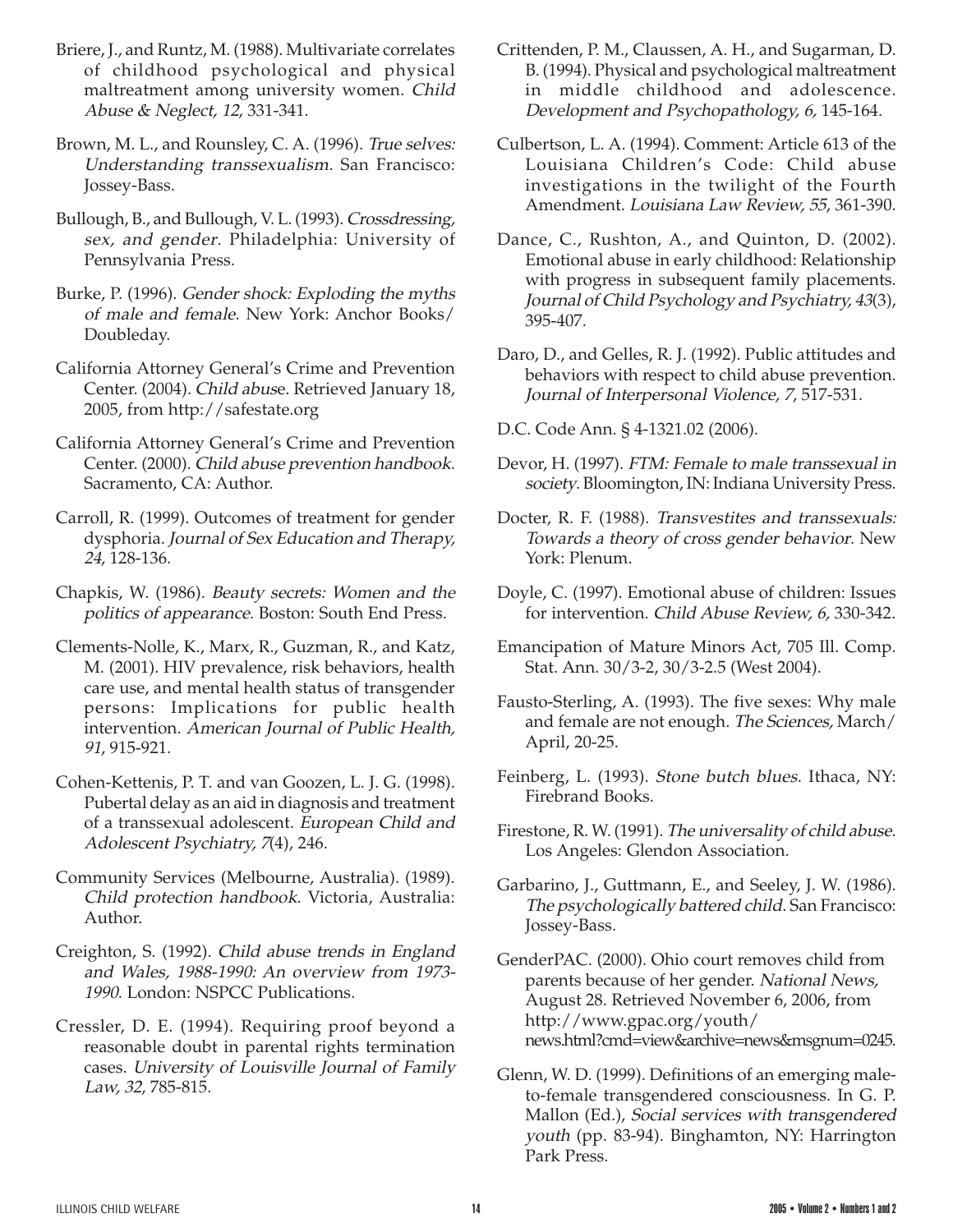- Goh, V. H. H. (1991). Transsexualism: A crisis in gender identity in males and females. In S. S. Ratnam, V. H. H. Goh, and W. F. Tsoi (Eds.), Cries from within: Transsexualism, gender confusion and sex change (pp. 1-24). Singapore: Longman.
- Goishi, M. A. (1997). Unlocking the closet door: Protecting children from involuntary civil commitment because of their sexual orientation. Hastings Law Journal, 48, 1137-1182.
- Government Statistical Service. (2000). Children and young people on child protection registers. London: Department of Health.
- Griggs, C. (1998). S/he: Changing sex and changing clothes. Oxford, UK: Berg.
- Hamarman, S., Pope, K. H., and Czaja, S. J. (2002). Emotional abuse in children: Variations in legal definitions and rates across the United States. Child Maltreatment, 7(4), 303-311.
- Hart, S. N., and Brassard, M. R. (1991). Psychological maltreatment: Progress achieved. Development & Psychopathology, 3, 61-70.
- Hart, S. N., and Brassard, M. R. (1987). A major threat to children's mental health: Psychological maltreatment. American Psychologist, 42, 160-165.
- Hart, S. N., Germain, R. B., and Brassard, M. R. (1987). The challenge: To better understand and combat psychological maltreatment of children and youth. In M. R. Brassard, R. Germain, and S. N. Hart (Eds.), Psychological maltreatment of children and youth (pp. 3-24). New York: Pergamon.
- International Conference on Psychological Abuse of the Child. (1983). Summary of the proceedings. Indianapolis: Indiana University, Office for the Study of the Psychological Rights of the Child.
- Israel, G., and Traver, D. (1997). Transgender care: Recommended guidelines, practical information and personal accounts. Philadelphia: Temple University Press.
- Iwaniec, D. (1997). An overview of emotional maltreatment and failure-to-thrive. Child Abuse Review, 6, 370-388.
- Iwaniec, D. (1995). The emotionally abused and neglected child: Identification, assessment, and intervention. Chichester, UK: John Wiley & Sons.
- Kairys, S. W., Johnson, C. F., and the Committee on Child Abuse & Neglect. (2002). The psychological maltreatment of children—Technical report (American Academy of Pediatrics), Pediatrics, 109(4), 1-3. Available at http:// www.pediatrics.org/cgi/conent/full/109/4/e68
- Kent, A., Waller, G., and Dagnon, D. (1999). A greater role of emotional than physical or sexual abuse in predicting disordered eating attitudes: The role of mediating variables. International Journal of Eating Disorders, 25, 159-167.
- Kessler, S. J., and McKenna, W. (1985). Gender: An ethnomethodological approach. New York: John Wiley & Sons.
- Lefkowitz, M., Eron, L., Walder, L., and Huesmann, L. (1977). Growing up to be violent: A longitudinal study of the development of aggression. New York: Pergamon.
- Lesser, J. G. (1999). When your son becomes your daughter: A mother's adjustment to a transgender child. Families in Society, 80(2), 182-189. .
- Lev, A.I.. (2004). Transgender emergence: Therapeutic guidelines for working with gender-variant people and their families. New York: Haworth Clinical Practice Press.
- Levesque, R. J. R. (1998). Emotional maltreatment in adolescents' everyday lives: Furthering sociolegal reforms and social service provisions. Behavioral Sciences and the Law, 16, 237-263.
- Lewins, F. (1995). Transsexualism in society: A sociology of male-to-female transsexuals. South Melbourne, Australia: Macmillan Education Australia.
- Lombardi, E. L., Wilchins, R. A., Priesing, D., and Malouf, D. (2001). Gender violence: Transgender experiences with violence and discrimination. Journal of Homosexuality, 42, 89-101.
- In re Lori M., 496 N.Y.S.2d 940 (N.Y. Fam. Ct. 1985).
- Loue, S. (1998). Legal and epidemiological aspects of child maltreatment: Toward an integrated approach. Journal of Legal Medicine, 19, 471-502.
- Mallon, G. P. (1998). We don't exactly get the Welcome Wagon: The experiences of gay and lesbian adolescents in child welfare systems. New York: Columbia University Press.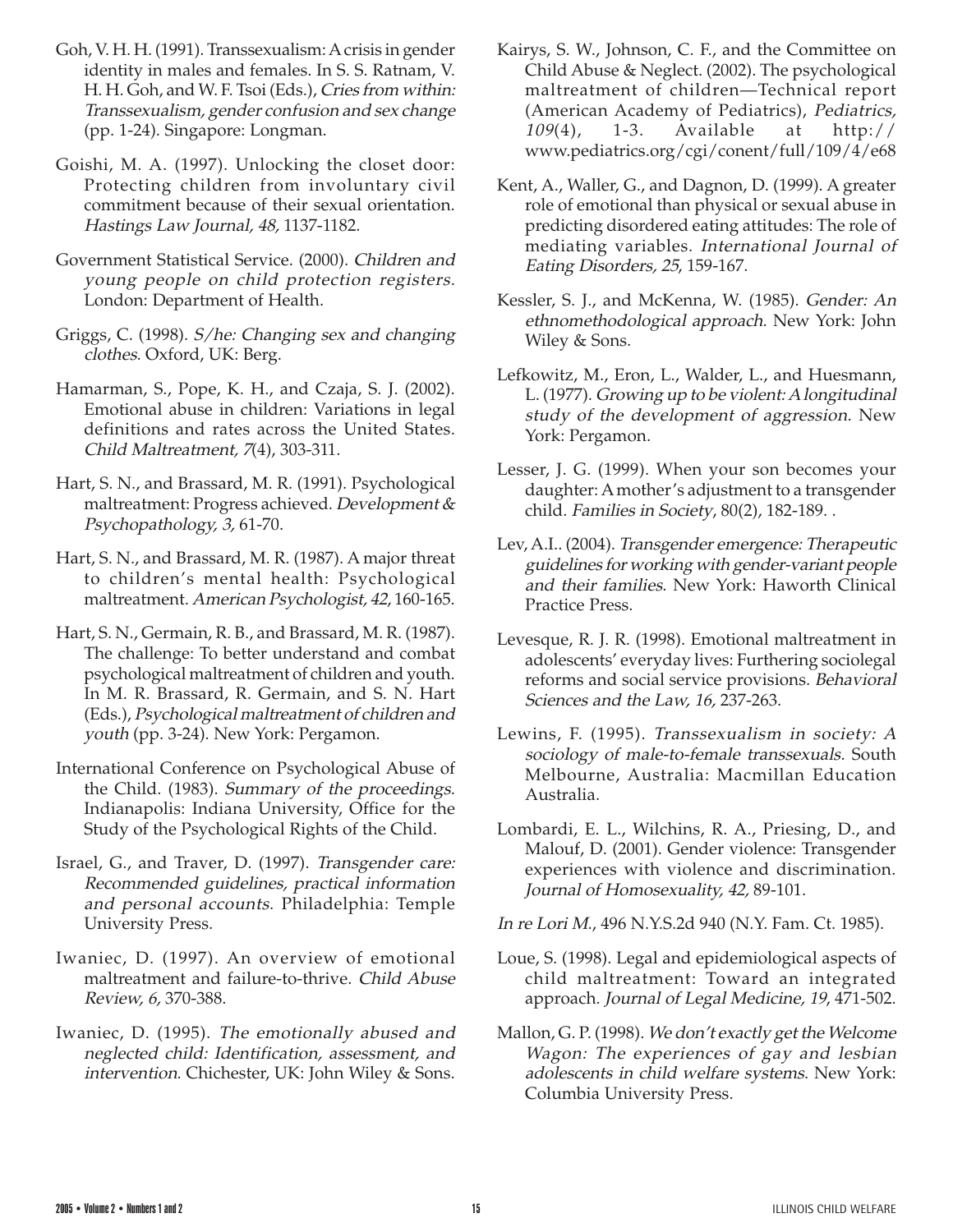- McCord, J. (1983). A forty-year perspective on effects of child abuse and neglect. Child Abuse & Neglect, 7, 265-270.
- McMullen, J. G. (1992). Privacy, family autonomy, and the maltreated child. Marquette Law Review, 75, 569-598.
- Merrick, J. C. (2003). Spiritual healing, sick kids and the law: Inequities in the American healthcare system. American Journal of Law and Medicine, 29, 269-299.
- Meyer, W., Bockting, W., Cohen-Kettenis, P., et al. (2001). The standard of care for gender identity disorder—sixth version. International Journal of Transgenderism, 5, 1. Available at http:// www.symposion.com/ijt/soc\_2001/index.htm.
- Moran, P. M., Bifulco, A., Ball, C., Jacobs, C., and Benaim, K. (2002). Exploring psychological abuse in childhood: I. Developing a new interview scale. Bulletin of the Menninger Clinic, 66(3), 213-240.
- Mullen, P. E., Martin, J. L., Anderson, J. C., Romans, S. E., and Herbison, G. P. (1996). The long-term impact of the physical, emotional and sexual abuse of children: A community study. Child Abuse & Neglect, 20, 7-21.
- Nanda, S. (1994). Hijra: An alternative sex and gender role in India. In G. Herdt (Ed.), Third sex, third gender: Beyond sexual dimorphism in culture and history (pp. 373-417). New York: Zone Books.
- National Association of Social Workers (NASW). (1996). Code of ethics. Washington, DC: Author.
- National Clearinghouse on Child Abuse and Neglect Information. (2003). 2003 child abuse and neglect state statute series statutes-at-a-glance: Definitions of child abuse and neglect. Washington, DC: Author.
- Navarre, E. L. (1987). Psychological maltreatment: The core component of child abuse. In M. R. Brassard, R. Germain, and S. N. Hart (Eds.), Psychological maltreatment of children and youth (pp. 45-56). New York: Pergamon Press.
- Neeley, G. S. (2000). The psychological and emotional abuse of children: Suing parents in tort for the infliction of emotional distress. Northern Kentucky University Law Review, 27, 689-720.
- O'Hagan, K. (1993). Emotional and psychological abuse of children. Buckingham, UK: Open University Press.
- Oprah Winfrey Show. (1996, September 20). Children who cross-dress [Syndicated television broadcast]. Cited in E. R. Arriola, The penalties for puppy love: Institutionalized violence against lesbian, gay, bisexual, and transgendered youth, Journal of Gender, Race & Justice, 1, 429-470 (1998).
- Osborne, D. (1997). An attack on our most vulnerable: The use and abuse of gender identity disorder. Lesbian and Gay New York, October 28.

Parham v. J.R. 442 U.S. 584 (1979).

- Park, L., Imboden, J., Park, T., Hulse, S., and Unger, T. (1992). Giftedness and psychological abuse in borderline personality disorder: Their relevance to genesis and treatment. Journal of Personality Disorders, 6, 226-240.
- Pazos, S. (1999). Practice with female-to-male transgendered youth. In G. P. Mallon (Ed.), Social services with transgendered youth (pp. 65-82). Binghamton, NY: Harrington Park Press.
- Perrin, E. C., and Spack, N. (2002). Transgender youth. In Sexual orientation in child and adolescent health care (pp. 91-97). New York: Kluwer Academic/Plenum Publishing.
- Rorty, M., Yager, J., and Rossotto, E. (1994). Childhood sexual, physical and psychological abuse and their relationship to comorbid psychopathology in bulimia nervosa. International Journal of Eating Disorders, 16, 317-334.
- Roscoe, W. (1998). Changing ones: Third and fourth genders in Native North America. New York: St. Martin's.
- Roscoe, W. (1994). How to become a berdache: Toward a unified analysis of gender diversity. In G. Herdt (Ed.), Third sex, third gender: Beyond sexual dimorphism in culture and history (pp. 329-371). New York: Zone Books.
- Rutter, K. Y. and Terndrup, A. I. (2002). Handbook of affirmative psychotherapy with lesbians and gay men. New York: Guilford Press.
- Ryan, C., and Futterman, D. (1997). Adolescent medicine: Lesbian and gay youth: Care and counseling. Philadelphia: Hanley & Belfus.
- Santa Clara County (California). (2004). Child abuse reporting & investigation. Retrieved January 18, 2005, from http://www.scvmed.org/channel/ 0,4770,chid%253D16954%2526sid%253D13397,00.html.

Santosky v. Kramer, 455 U.S. 745 (1982).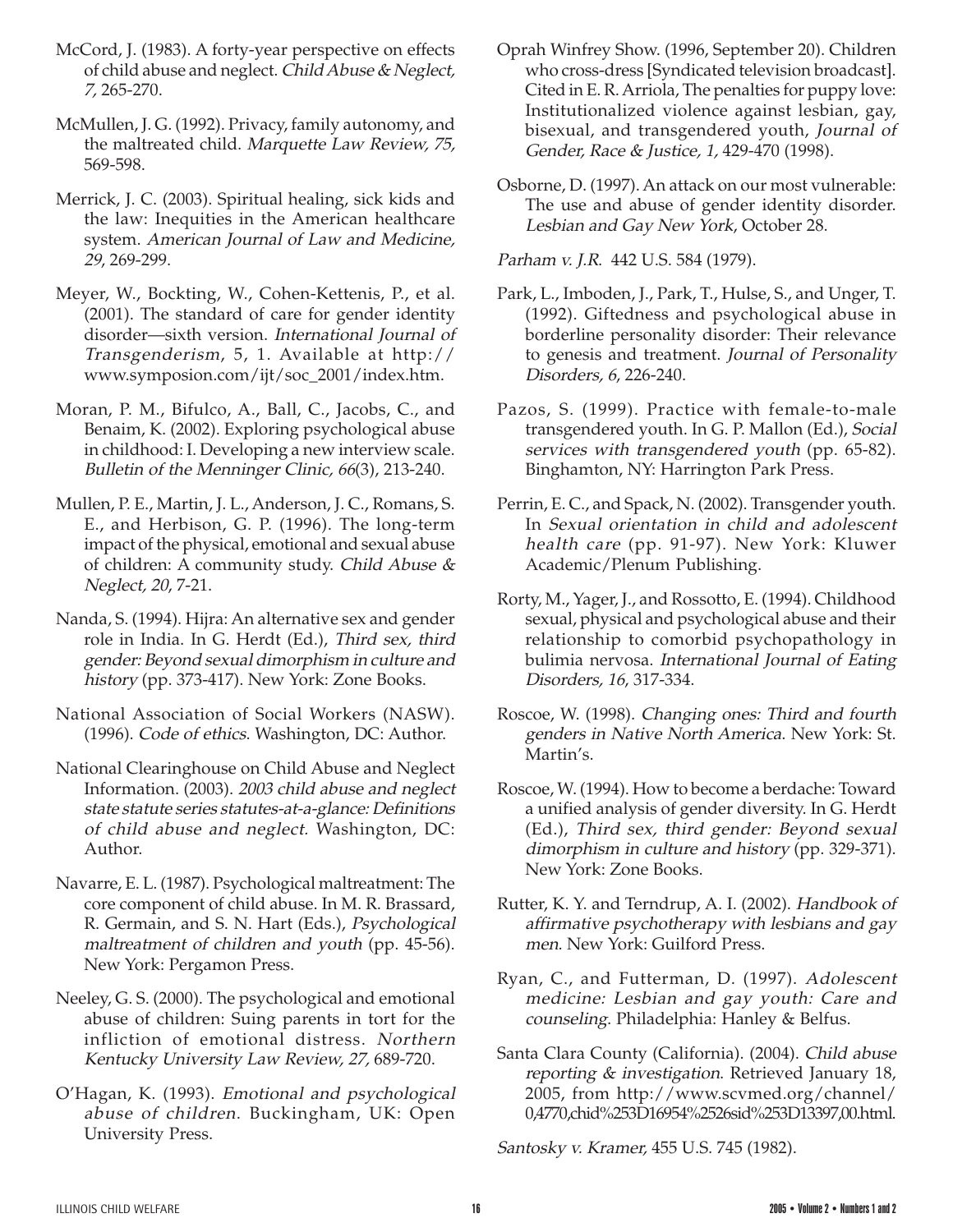- Sbordone, A. J. (1994, June 24). Transgenderism: Social and psychological issues in the treatment of HIV/ ADS: A case study. Paper presented at the National Lesbian and Gay Health Conference, New York.
- Scheff, T. J. (1966). Being mentally ill: A sociological theory. Chicago: Aldine Publishing.
- Scholinski, D. (1997). The last time I wore a dress. New York: Riverhead Books.
- In re Shane T., 453 N.Y.S.2d 590 (N.Y. Fam. Ct. 1982).
- Skuse, D. (1989). Emotional abuse and delay in growth. In R. Meadow (Ed.), ABC of child abuse. London: British Medical Association.
- Stanley v. Kramer, 405 U.S. 645 (1972).
- Steiner, B.W. (Ed.). (1985). Gender dysphoria: Development, research, management. New York: Plenum Press.
- Stone, N. (1993). Parental abuse as a precursor to childhood onset depression and suicidality. Child Psychiatry and Human Development, 24, 13-24.
- Tigert, L. M. (1999). Coming out through fire: Surviving the trauma of homophobia. Cleveland, OH: United Church Press.
- UK Department of Health. (1991). Working together. London: HMSO.
- United States Department of Health and Human Services. (1997). Child maltreatment reports from the states to the National Child Abuse and Neglect Data System. Washington, DC: Author.
- Van der Kolk, B. (1987). Psychological trauma. Washington, DC: American Psychiatric Press.
- Vissing, Y. M., Straus, M. A., Gelles, R. J., and Harrop, J. W. (1991). Verbal aggression by parents and psychosocial problems of children. Child Abuse & Neglect, 15, 223-238.
- Weinrich, J. D., Atkinson, J. H., Jr., McCutchan, J. A., and Grant, I. (1995). Is gender dysphoria dysphoric? Elevated depression and anxiety in gender dysphoric and nondysphoric homosexual and bisexual men in an HIV sample. Archives of Sexual Behavior, 24(1), 55-72.
- Wilson, K. (1997). Do cross-gender expression and identity constitute mental illness? Retrieved November 6, 2006, from http:// www.gicofcolo.org/gd/writings/faqpsy.html.
- Witte, D. E. (1996). People v. Bennett: Analytic approaches to recognizing a fundamental parental right under the Ninth Amendment. Brigham Young University Law Review, 183-280.
- Zucker, K. J., and Bradley, S. J. (1995). Gender identity disorder and psychosexual problems in children and adolescents. New York: Guilford Press.

## **Resources**

#### **Suggested Films**

- The Adventures of Priscilla, Queen of the Desert. Avant Garde Cinema. Rated R; 103 minutes. The adventures of two gay men and an MTF transsexual as they cross the Australian outback.
- Boys Don't Cry (1999). Hart-Sharp Entertainment. Rated R; 188 minutes. The true story of Brandon Teena, born Tina Brandon, who moved to a small town in an attempt to live his life as a male, and his murder by several men.
- Ma Vie en Rose (My Life in Pink). By Alain Berliner. In French, with English subtitles. Rated R; 89 minutes. Golden Globe Best Foreign Language Film. The story of a small boy who believes he is a girl and his parents' struggle to come to terms with who he is.
- Southern Comfort. By Kate Davis. A 90-minute docudrama that received awards from the Sundance Film Festival, the Seattle International Film Festival, and the Berlin Film Festival. A documentary about a FTM transsexual, the challenges he faces with relationships, and his struggle to obtain care for breast cancer.

#### **Suggested Readings**

- Bullough, B., Bullough, V. L., and Elias, J. (1997). Gender blending. New York: Prometheus Books.
- Feinberg, L. (1997). Transgender warriors: Making history from Joan of Arc to Dennis Rodman. Boston: Beacon Press.
- Garber, M. (1992). Vested interests. New York: Routledge, Chapman, and Hall.

#### **Suggested Resources**

American Psychological Association: http://www.apa.org/topics/orientation.html Provides information relating to sexual orientation